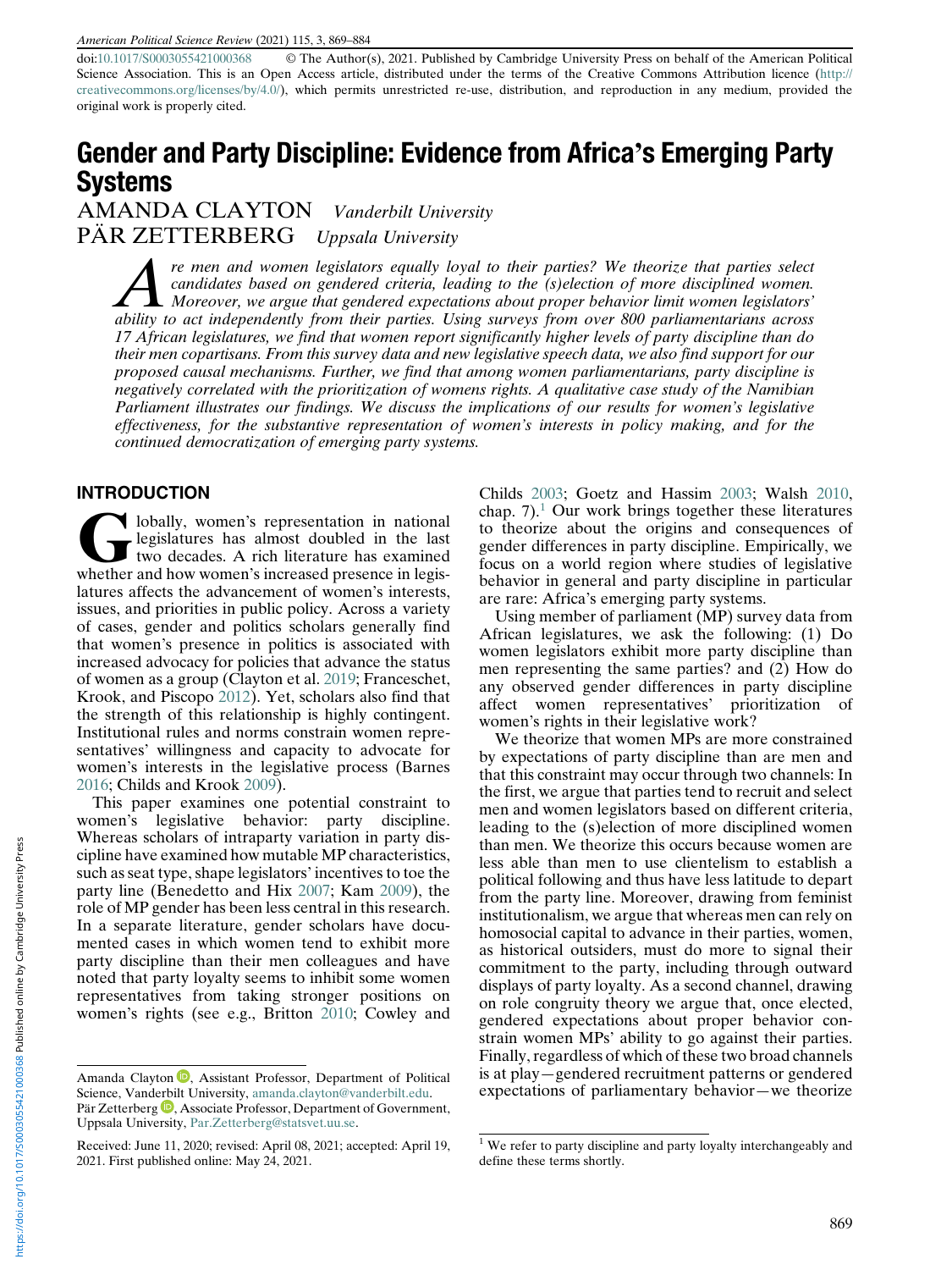that women MPs with higher levels of party discipline will be less likely to list women's rights as a top government priority than less disciplined women.

We test our expectations through a survey of over 800 parliamentarians in over 100 political parties in 17 African countries collected through the African Legislatures Project (ALP) (see Barkan et al. [2010\)](#page-14-0). Our analysis includes all of the continent's large democracies as well as the majority of its hybrid regimes.<sup>2</sup> The countries in our sample cover over half of the continent's population and include over 25% of the legislators from these parliaments. These cases are ideal for examining the causes and consequences of women's legislative behavior. Women's representation in African parliaments has doubled in the last 15 years and tripled in the last 25 in large part due to the rapid diffusion of electoral gender quotas across the region (see Tripp and Kang [2008\)](#page-15-0). Many African nations are now world leaders in women's parliamentary representation; for instance, the single or lower parliamentary houses of Senegal, Namibia, South Africa, Rwanda, and Mozambique all consist of 40% women or more. Yet how women's presence affects policy making in these rapidly diversifying legislatures is still underexplored.

In line with our expectations, we find that women report significantly higher levels of party discipline than do men parliamentarians representing the same party. These results hold when controlling for MP characteristics such as the MP's time in office and ministerial and party leadership positions as well as pre-election variables, including education and previous political experience. In a separate exercise, we validate our self-reported measure of party discipline by examining gender differences in legislative speech patterns that should be associated with party discipline. Relying on new data that we generate from parliamentary debate transcripts from five of our cases, we find that women MPs speak significantly less than do men MPs during parliamentary debates. And, when they do speak, we find that women refer to their parties more frequently than do men. Returning to the ALP data, confirming our expectations from our second research question, we find that women who report higher levels of party discipline are less likely to prioritize women's rights as a top legislative issue than are less disciplined women. Finally, we supplement our quantitative analysis with a qualitative case study of the Namibian Parliament. Relying on dozens of elite interviews conducted over multiple years, we illustrate how party loyalty serves to constrain both the selection and behavior of women representatives.

In addition to contributing to research on party discipline, our work contributes to the growing scholarship linking women's presence in political decision making to substantive outcomes that benefit women as a group (Clayton and Zetterberg [2018](#page-14-0); Franceschet, Krook, and Piscopo [2012\)](#page-14-0). Our findings here are consistent with the general consensus from this body of

work: across levels of party discipline, women MPs are more likely than men MPs to list women's rights as a top government priority. Yet, at the same time, the election of women party loyalists as opposed to less constrained women appears to weaken the potential for an even stronger women's rights lobby in parliament.

Our results also have notable, albeit mixed, implications for the potential consequences of diversifying parliaments on legislative development. On one hand, legislative scholars typically consider cohesive political parties as an essential building block to strong functioning legislatures. Disciplined parties provide party cohesion and are thus crucial for providing voters with consistent policies and for governments to advance their agendas. On the other hand, African legislatures and parties are considerably weaker than those in established democracies, and in such contexts party discipline is far more ambiguous, particularly if it shores up rather than serves as a check on executive strength (see Barkan [2009;](#page-14-0) Cheeseman [2018;](#page-14-0) Opalo [2019](#page-15-0)). That women's rising numbers are also ushering in cohorts of more disciplined parliamentarians presents a decidedly ambiguous picture of the prospects for continued democratization among Africa's emerging party systems.

#### PARTY DISCIPLINE IN AFRICAN LEGISLATURES

Scholars typically define party discipline as party members' acquiescence to the demands of the party's leadership, typically because the leadership has the means to induce recalcitrant party members to act upon their commands (Bowler, Farrell, and Katz [1999](#page-14-0), 4). In this way, party discipline is a tool that aids party cohesion: the degree to which party members work together in pursuance of the party's goals (Özbudun [1970](#page-15-0), 305). Party discipline thus provides party leaders with the means to push members to act in a united way even when they disagree on policy (Raymond and Overby [2016\)](#page-15-0). Although there is variation across party systems, party leaders typically discipline members through their control of renomination and promotion procedures, as well as MP committee assignments, staff allocation, and spending on constituency development (Kam [2009](#page-14-0)).

Party discipline in Africa's emerging democracies tends to be weaker than in established democracies, in large part because parties typically lack clear programmatic differences and because legislatures themselves tend to be weakly institutionalized (Barkan [2009;](#page-14-0) Elischer [2013](#page-14-0)). In instances in which "there are real issues at stake between legislative parties" (Barkan [2009,](#page-14-0) 236), party discipline is enforced through measures similar to those used in more consolidated democracies. For instance, in political parties in which party leaders control candidate (re)selection (mostly in closed-list proportional representation [PR] systems), party members who vote against the party line run the risk of being denied renomination or even losing their seats midterm (Barkan, [2009\)](#page-14-0). Another universal mechanism is party leaders' control over promotion to ministerial positions. These posts carry particular

<sup>2</sup> Throughout, we use the term "Africa" to refer to the 49 countries south of the Sahara.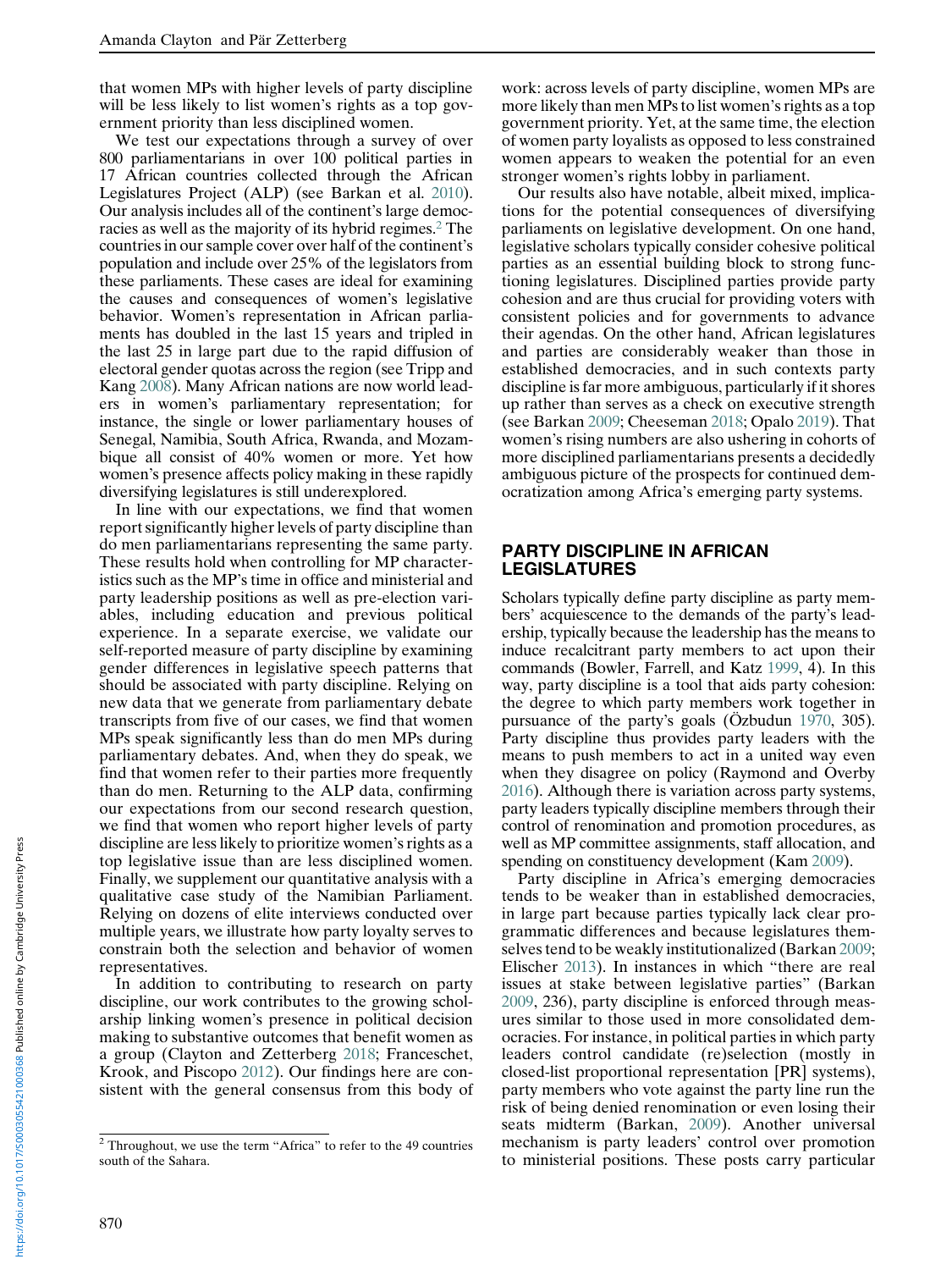value in African legislatures because they grant access to state resources (Arriola and Johnson [2014,](#page-14-0) 497). More broadly, access to public funds and business contracts are important means to induce MP loyalty. More than in established party-based democracies, such access aids reelection efforts, as African MPs are often dependent on the services they provide to their constituencies for reelection (Barkan and Mattes [2014\)](#page-14-0). Finally, ruling parties in African parliaments can also threaten to mobilize state resources against disloyal party members, including using state resources or voter intimidation to support challengers in the party primaries (Opalo [2019](#page-15-0)).

To analyze party discipline, most scholarship examines MP roll-call votes to examine the frequency with which MPs depart from a majority of their copartisans. However, in Africa, recorded roll-call votes are exceptionally rare. Rather, MPs will either voice their support or opposition in a plenary vote that is not recorded or cast a secret vote which is meant to shield MPs from potential repercussions from the executive branch. MPs can also engage in expressions of party discipline through other fora. Work within ministries and interand intraparty caucuses as well as participation in standing committees and plenary debates are all arenas for MPs to influence legislation, amend state budgets, or engage in executive oversight. Through these venues, MPs may choose to behave in ways that either align with their parties' chapter-and-verse or to exert more independence.

#### GENDER AND PARTY DISCIPLINE: PREVIOUS WORK

While party cohesion is imperative for meeting party goals, legislators' personal incentives sometimes clash with those of their party. Given the large body of work that suggests that women MPs tend to prioritize women's interests, issues, and perspectives more than the men in their parties, women MPs may have a personal incentive to push harder on gender-equality issues than what their party platforms stipulate. $3$  As such, gender scholars commonly portray party discipline as something negative, as a constraint to women's maneuverability within their legislatures, and as a potential obstacle to women's substantive representation (see e.g., Franceschet, Krook, and Piscopo [2012\)](#page-14-0).

Yet is party discipline gendered? Past studies from the United Kingdom, the United States, and Ukraine have found that women MPs (or specific groups of women MPs) are less likely than are men to vote against the party line (Cowley and Childs [2003](#page-14-0); Heuwieser [2018](#page-14-0); Hogan [2008](#page-14-0); Thames and Rybalko [2011\)](#page-15-0). One cross-national study of consolidated democracies with gender as a control variable finds a similar relationship, but the results are not statistically significant (Shomer [2016](#page-15-0)). An exception to this pattern is an analysis of the Korean National Assembly, which finds that women elected to single-member districts (but not those in PR seats) are more likely to rebel than are men (Jun and Hix [2010\)](#page-14-0). Thus, although there may be important variation across (and within) cases, most existing quantitative studies suggest that women are more likely to toe the party line than are men.

Specific to African parliaments, rich qualitative accounts have detailed the many ways that politicians must manage pressure from party leaders in their legislative work and that this pressure might be more acutely felt by women (Goetz and Hassim [2003](#page-14-0)). The widespread adoption of gender quotas in African legislatures may further exacerbate the pressure women feel to toe the party line, particularly among women in ruling parties who often owe their positions to government-initiated gender quotas (see Longman [2006;](#page-15-0) Tamale [1999,](#page-15-0) 105). In addition, many Africanist scholars have detailed how party discipline limits the ability of women MPs to use their positions to lobby for women's rights reforms. For example, scholars of South African politics have noted how the increasingly centralized nature of the ruling party has limited the ability of women MPs to make use of their numbers to collaborate on women's rights legislation (Britton [2010;](#page-14-0) Hassim [2003;](#page-14-0) Walsh [2012](#page-15-0)). Relying on MP interviews in Cameroon, Fokum, Fonjong, and Adams ([2020](#page-14-0), 1) make a similar claim, noting that "Cameroon's executive-dominant political system and norms of party loyalty impede the ability of women MPs to advance gender equity legislation."<sup>4</sup>

Taken together, quantitative work (mostly from consolidated democracies) and qualitative studies of African parliaments generally find that women are more party loyal than are men. We bring together this previous work to develop and test a unified theory explaining gender differences in party discipline. Our analysis does so in world region that has received little empirical attention, despite the relevance of our cases to theory building on the origins of gender differences in legislative behavior. Expanding on previous work, we also provide the first comparative measure of the consequences these gender differences have for the substantive representation of women's interests in legislative policy making.

## A GENDERED THEORY OF PARTY **DISCIPLINE**

We theorize that women parliamentarians will express higher levels of party discipline than do men in their parties due to gendered dynamics along two dimensions. First, we theorize that parties will select and

 $^3$  Thus, whereas previous research has often emphasized MPs' officeseeking motives—in terms of reelection—for deviating from the party line, women may also have policy-seeking motives for doing so (Zetterberg [2013\)](#page-15-0).

<sup>4</sup> Importantly, despite these constraints, women in African parliaments have also had success in pushing for women's rights reforms, particularly when new institutions are forming (Bauer and Britton [2006;](#page-14-0) Tripp [2015](#page-15-0)).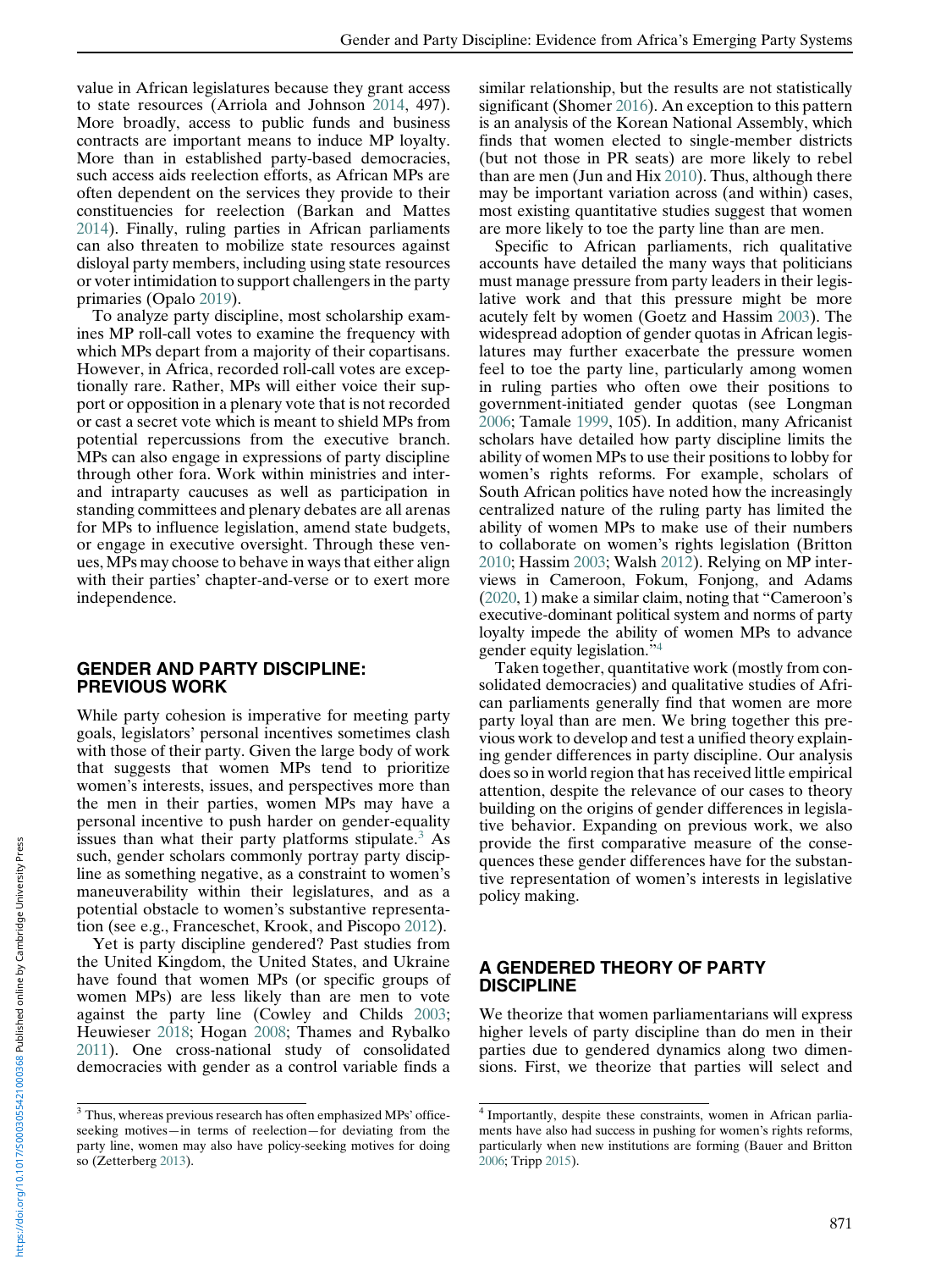advance disciplined women, while men are less bound to this pathway to office. Second, we posit that social gender norms constrain women MPs' behavior and compel women to act in ways that are less assertive than those of the men in their parties. We also consider several alternative explanations that might account for the emergence of a discipline gender gap, such as gender differences in MPs' parliamentary tenure or women's selection into party systems that favor party loyalty. Finally, because women's rights reforms are often controversial, particularly if they fundamentally challenge patriarchal authority, we argue that more disciplined women will be less likely to list women's rights as a top legislative priority than more independent women.

#### Gender and Candidate Selection

Our argument on gender and candidate selection primarily draws on two literatures. The first is work that suggests electoral and party systems shape the emergence of various types of candidates, and these candidate types, in turn, tend to exhibit different legislative behaviors (Carey and Shugart [1995](#page-14-0); Siavelis and Morgenstern [2008\)](#page-15-0). While our argument is generally comparative, we draw heavily on work on candidate selection in African politics. Second, we draw from feminist institutionalist scholarship that suggests that men and women are subject to different informal rules and norms that shape how party elites recruit and select legislative candidates (see e.g., Kenny and Verge [2016;](#page-14-0) Norris and Lovenduski [1995](#page-15-0)). We argue that even within the same parties or party systems, women are more likely than are men to emerge as party loyalists. Moreover, we argue that even among party loyalists, women tend to be subject to stricter expectations than men to toe the party line.

To begin, we theorize that whereas several different pathways to candidacy are open to men politicians, fewer tend to be open to women. Around the world, politicians in emerging democracies and hybrid regimes often come to power through their prominence in local clientelistic networks (Stokes [2009](#page-15-0)). Work from Pakistan (Mufti and Jalalzai [2021\)](#page-15-0) to Argentina (Daby [2021](#page-14-0)) suggests that men have more success than women in using clientelism to build a political following. Moreover, in African elections, clientelistic networks often overlap with ethnic politics, which can further reinforce women's exclusion (Arriola and Johnson  $2014$ ).<sup>5</sup> Put another way, almost by definition, "big men" in African politics tend to be men. Parties view these men as particularly valuable, as they bring in ethno-regional blocks of voters or other resources to the party (Arriola and Johnson [2014](#page-14-0); Beck [2003](#page-14-0); Muriaas, Wang, and Murray [2019](#page-15-0)).<sup>6</sup> Legislators

who emerge from clientelistic networks tend to be less beholden to party leaders for their (re)nomination and thus are less compelled to express high levels of party discipline (Siavelis and Morgenstern [2008\)](#page-15-0). In contrast, we argue that one of the few opportunities for women to advance in their parties is to take on the legislative style of the party loyalist. Candidates of this type owe their positions to the active support of party leaders, and thus have heightened incentives to toe the party line or risk losing future support.

Moreover, we argue that even among candidates who are in party systems that privilege loyalist candidates (such as closed-list PR systems) or in electoral systems in which ethnicity is less politicized or clientelism is less severe, women are still at a disadvantage. This is because women may have a more difficult time signaling their loyalty to the party than will men. Feminists institutionalist scholars have documented how parties dominated by men tend to reproduce existing gender power asymmetries (Lovenduski [2005](#page-15-0)). Informal party networks determine who is selected to stand for and advance within party hierarchies. When party elites make decisions about which candidates to support for election or appoint to important posts, they look for individuals already within their networks. Party gatekeepers have traditionally perceived women as outsiders: those not meeting formal or informal criteria for becoming candidates (Bjarnegård [2013\)](#page-14-0). While men may lean on informal connections and homosocial capital to advance in their parties, women may need to signal their merit not by virtue of their connections to preexisting networks but by their stated and observed commitments to the party.

Whereas our feminist institutionalist argument about candidate selection draws from comparative accounts across a number of world regions, we expect it to pertain well to African parliaments. Men have traditionally dominated both formal and informal leadership positions in African politics, a tendency often codified during colonial rule (Tamale [1999,](#page-15-0) chap. 1). Many ruling African parties developed out of struggles for independence from colonial rule or from military groups that fought during civil conflicts after independence (Opalo [2019;](#page-15-0) Riedl [2014\)](#page-15-0). In their capacity as freedom fighters, warlords, or rebel leaders, men often came to dominate party leadership positions in postconflict governance (see e.g., Melber, Kromrey, and Welz [2016](#page-15-0)). By extension, parties, as the key organizational feature of politics in the postcolonial era, tend to function as highly gendered institutions. Even when women have been able to lobby for inclusion and reform in postconflict legislatures (see Tripp [2015\)](#page-15-0), these political institutions still tend to reinforce male authority (see e.g., Tamale [1999,](#page-15-0) chap. 5). Moreover, as party structures become increasingly institutionalized after times of social upheaval, men party leaders often entrench their positions within party hierarchies, leading, in some instances, to the return of socially conservative policies (Ahikire [2014,](#page-14-0) 18; Walsh [2012](#page-15-0)).

Our theorizing leads not only to our main implication that women will express higher levels of party discipline than men—but also to two corollary implications that

<sup>5</sup> In Africa's patrilineal societies, women typically move to their husband's home area when they marry outside their natal home, making it difficult for them to make regionally based representational claims.

<sup>&</sup>lt;sup>6</sup> The capacity of patrons, predominantly men, to bring ethnic blocks of voters to the party, is not unique to African politics but exists also in Western European politics (see e.g., Dancygier [2017](#page-14-0)).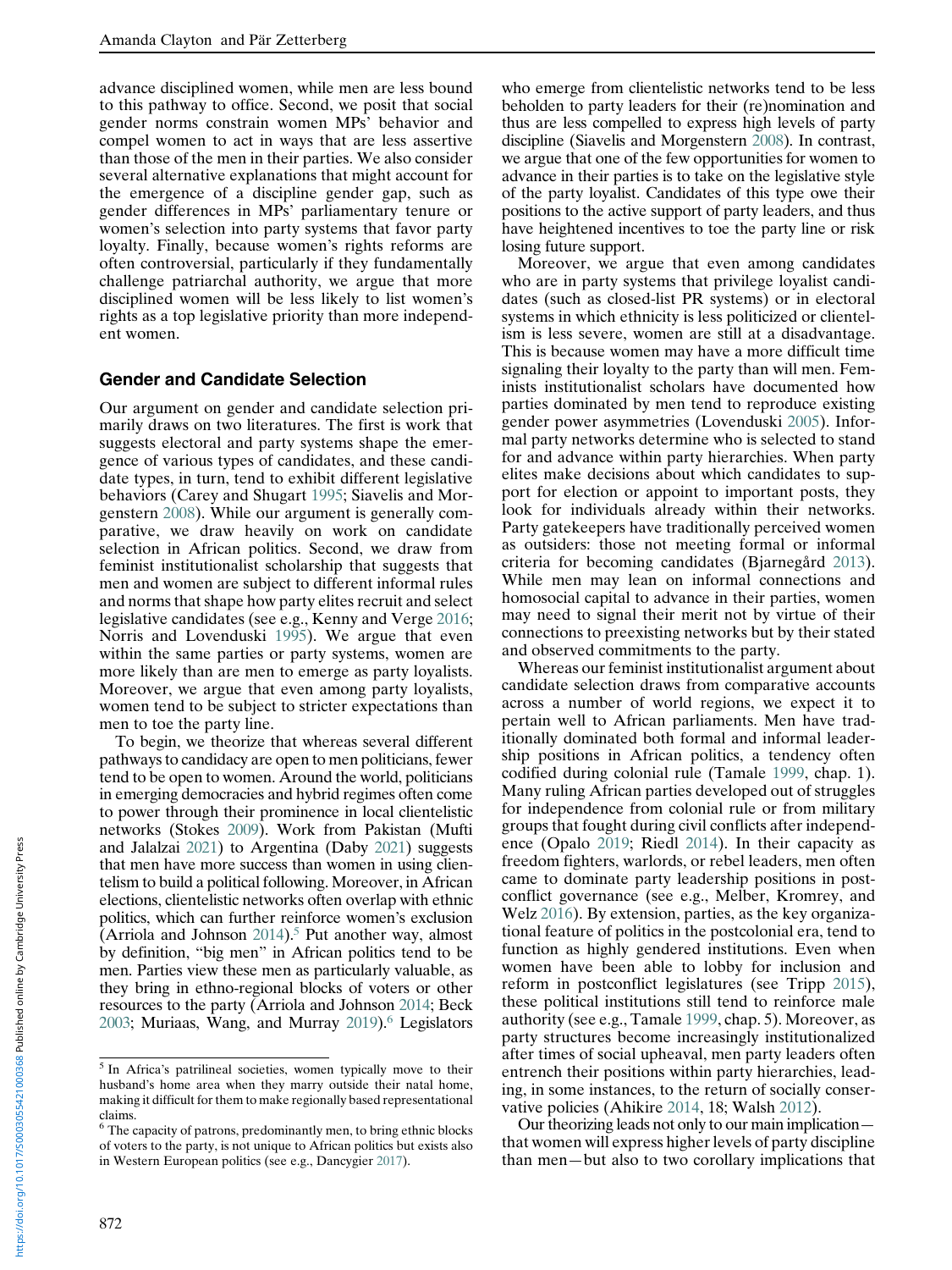are consistent with this mechanism: first, women should be more likely than men to come to higher office from a previous political position and, second, previous political experience should be a stronger predictor of party discipline for women parliamentarians than it is for men parliamentarians. Related to the first implication, we expect that if women are investing in the party loyalist route to political office, we should observe gender differences in MPs' occupational backgrounds: women should be more likely than men to have previously served in state or local government. Men, in contrast, should have more success than women in coming to higher office without first having had to climb the party ranks. Related to the second implication, we expect that the experience of serving in a previous political position will reinforce a sense of party loyalty in women to a greater degree than men if women in these positions learn that toeing the party line is particularly helpful in advancing in their parties. Because we expect men to have other career tactics available to them—in particular, homosocial capital and clientelism—we do not expect previous political experience to reinforce party loyalty to the same degree in men parliamentarians.

## Gendered Expectations of Legislative Behavior

In addition to candidate selection, we also expect gender differences in party discipline to stem from gendered expectations about MP behavior. Our argument draws heavily on role congruity theory, which suggests that there are certain social roles attributed to men and women that come with prescribed behaviors (Eagly and Karau [2002\)](#page-14-0). Women tend to be associated with communal qualities (e.g., collaborating and caring for others), whereas men are associated with agentic qualities (e.g., being aggressive, competitive, and ambitious).<sup>7</sup> At its core, party discipline is about obeying rather than confronting party leadership. The former (obeying) is women's expected behavior, whereas the latter (confronting) is not. As such, members of the (s)electorate may be more likely to punish undisciplined behavior when it comes from women. While parties or voters might tolerate "maverick" men, undisciplined women may have less influence in their legislative work and may be less likely to be renominated, reelected, or promoted (Baumann, Bäck, and Davidsson [2019\)](#page-14-0). In sum, assertive behavior, such as rebelling against the party line, may be a more effective legislative style among men than among women.

Many qualitative accounts describe how women in African legislatures are expected to conform to traditional gender roles. For instance, Tamale [\(1999](#page-15-0)) describes the pervasiveness of sexual harassment in the Ugandan Parliament, which is filled with a "male ethos" that reinforces gender hierarchies. She describes how conforming to social expectations about gendered behavior is "political pragmatism" on the part of women MPs in all aspects of their legislative behavior (Tamale [1999](#page-15-0), 122). Similarly, Berry, Bouka, and Kamuru ([2020,](#page-14-0) 16) describe how newly quota-elected women MPs in Kenya face physical and psychological violence as a form of backlash for breaking gender roles by entering male-dominated parliaments. Recalling interviews with party gatekeepers in Malawi, Kayuni ([2016,](#page-14-0) 88) describes how "cultural attributes which expect women to obey their men extend into the political parties where most women remain virtually quiet." Collectively this literature suggests that across African parliaments, norms associated with appropriate gender roles constrain the ability of women MPs to act assertively as a way to advance in their parties.

Other empirical work outside of African parliaments also suggests that men legislators tend to be rewarded for agentic behavior, while women legislators tend to be punished. Analyzing thousands of parliamentary speeches in Turkey, Yildirim, Kocapnar, and Ecevit ([2021\)](#page-15-0) find that whereas men MPs who were active on the legislative floor were significantly more likely to get renominated and promoted in the party rank, women who were active in legislative speech making were less likely to be renominated and promoted. Similarly, research on ministerial selection in Sweden shows that women MPs who deviated from the party line during parliamentary speeches were less likely to be appointed to cabinet posts, whereas this pattern was not found among men (Baumann, Bäck, and Davidsson [2019\)](#page-14-0). We expect a similar dynamic in our cases. If women are penalized for assertive behavior such as active speech making, we should observe that debate participation is positively associated with reelection for men, but negatively associated with reelection for women. We test this implication with new data that we collect on MPs' legislative speech patterns for a subset of our cases, detailed more extensively below.

## Alternative Explanations

We also consider several alternative explanations that might predict higher levels of party discipline among women parliamentarians. First, women may report higher discipline because they are newer to their positions than are men. If this is the case, any observed gender gap should attenuate when we control for MPs' parliamentary tenure. Second, because of disparate access, women MPs may have less formal education than do men MPs. If legislative independence is associated with higher levels of education, the gender gap in discipline should weaken once we account for MPs' educational attainment. Third, it is also possible that women MPs have higher levels of party discipline because they select into highly disciplined parties or parliaments. In contrast to party systems in more established democracies, African parties tend to not be organized around ideological differences (Elischer [2013\)](#page-14-0). African opposition parties tend to be weak, fractionalized, and based either on support from smaller ethnic groups or headed by political entrepreneurs hoping to challenge ruling party hegemony (Weghorst

 $\frac{7}{1}$  In SI § 10, we discuss one potential source of variation in gender role stereotypes among women legislators, matrilineal versus patrilineal kinship practices.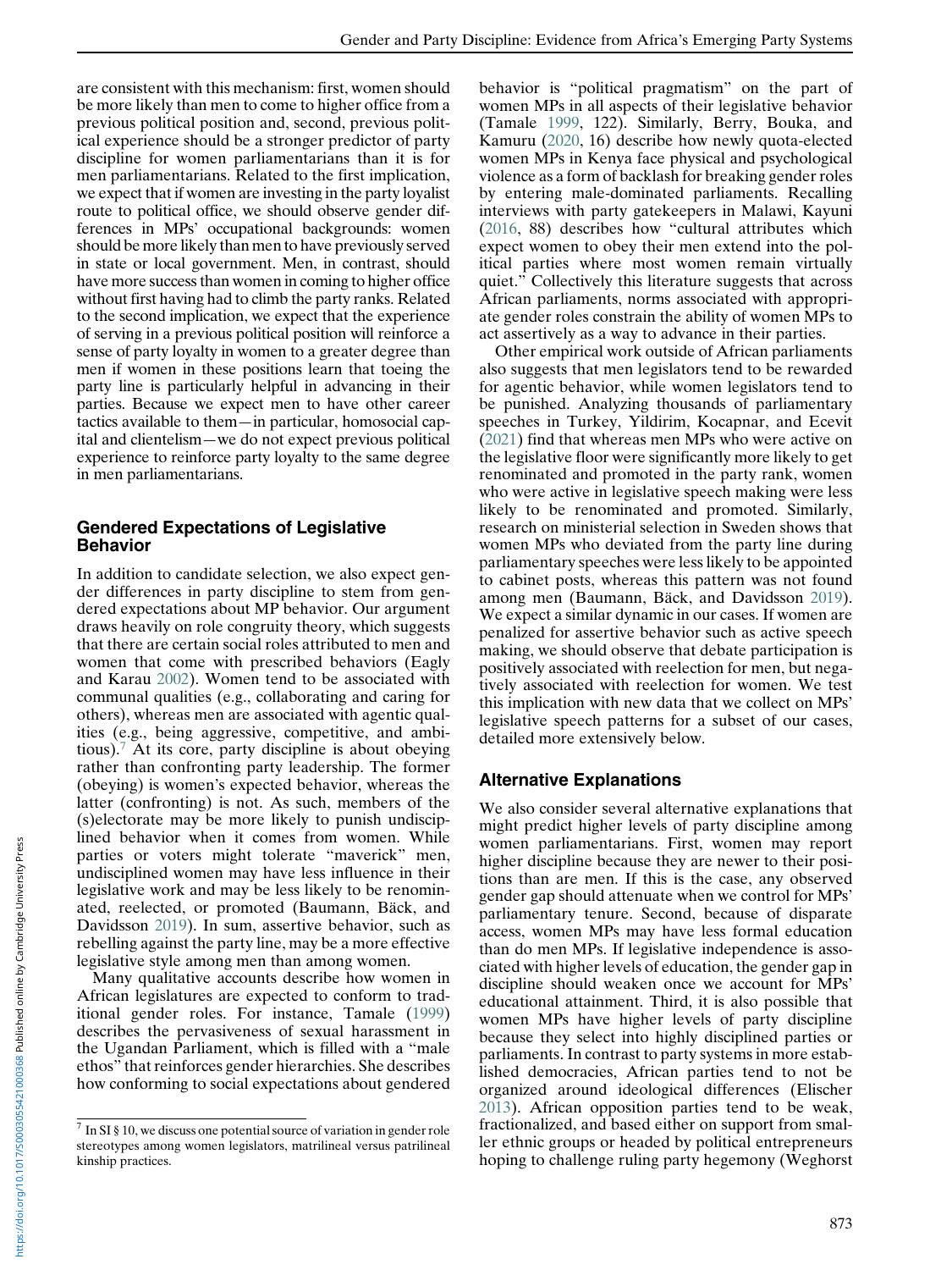and Bernhard [2014](#page-15-0)). Women may be more risk adverse than men as they choose political careers and thus more likely to affiliate with more established and stable ruling parties. Because ruling parties also tend to be more hierarchical and centralized, we expect ruling party MPs to express higher levels of party discipline than do opposition MPs. Finally, women's representation tends to be higher in more party-centered electoral systems, such as in closed-list PR regimes, and such systems also tend to favor party loyalist candidates. Moreover, even within party-centered electoral systems, parties or parliaments that particularly favor loyalist candidates tend to have higher rates of women representatives (Escobar-Lemmon and Taylor-Robinson [2008\)](#page-14-0). Broadly, controlling for MP party will allow us to test whether gender gaps in discipline are driven by women's selection into disciplined parties or parliaments.

#### Party Discipline and the Prioritization of Women's Rights

Our second research question is whether and how party discipline affects the substantive representation of women's interests in policy making. We conceptualize women's interests as issues that disproportionally affect the rights and well-being of women as a distinct social group—or more colloquially, as women's rights. Higher levels of party discipline may be associated with women MPs' decreased prioritization of women's rights for at least three reasons, which might exist in any combination across our cases. First, if, as we argue, parties tend to select party loyalist women, these women might also happen to hold more conservative views about women's rights and be less reformist than women who built their careers outside of political parties. Hassim ([2003,](#page-14-0) 88) comments on this occurrence in party-dominated systems like South Africa, noting, "party leaders will choose women candidates who are token representatives, least likely to upset the political applecart, rather than those candidates with strong links to women's organisations." Party loyalists are also less likely to use their positions to advocate for policy reform broadly, and women's rights may be the sort of issue that implies significant reform (see Alexiadou [2015\)](#page-14-0). Additionally, it may be the case that undisciplined women are more likely to represent more progressive constituencies (such as in urban areas) than are women who are more party loyal.

Second, it is possible that women MPs may change their behavior once they realize that parties will punish them for speaking out on women's rights issues in particular. In such cases, women MPs may come into parliament with feminist agendas, but come to learn both that their parties are not supportive of this agenda and, more generally, that adopting a disciplined legislative style is imperative for a successful career. Third, parties may tend to punish both women and men MPs who advocate for reforms broadly (see Barkan [2009\)](#page-14-0), and reformist women may also be strong advocates for women's rights. In such instances, it may be that women's rights reforms are not controversial per se

but rather that more outspoken women MPs prioritize women's rights in addition to other issues that go against the party line. For example, a Ugandan activist describes how women legislators who advocated for women's rights along with democratic reforms have been selectively kicked out of Uganda's hegemonic ruling party, noting,

Maria Mugene was a lecturer in women's studies before she came into politics. She had a falling out with the government about lifting presidential term limits… . The state mobilized people against her. She managed to get reelected, but she wasn't reappointed to cabinet. In the 2011 election, she opted not to stand, because she knew what was coming. Maria Matembe [a prominent Ugandan feminist], the same thing. She opposed the removal of term limits, so she was successfully ousted in the election after that.<sup>8</sup>

Below we offer some preliminary tests to adjudicate between these three mechanisms, but our main contention is that all three imply a negative correlation between party loyalty and the prioritization of women's rights, specifically among women legislators. Implicit in our argument is the expectation that men MPs, on average, will not advocate for women's rights to the same degree as will women MPs, and thus they will show little variation in this tendency across discipline levels. This expectation is borne from previous work from African legislatures that repeatedly shows that women MPs prioritize women's rights in their legislative work to a greater degree than do their men copartisans (Clayton, Josefsson, and Wang [2017](#page-14-0); Clayton et al. [2019\)](#page-14-0). Put another way, our expectation is that highly disciplined women MPs will look more like (all) men MPs in their tendency to list women's rights as a top priority, whereas undisciplined women will be the group most likely to push for women's rights.9

# CASE SELECTION AND DATA

Our sample includes 17 emerging democracies and hybrid regimes that are typical of Africa's Third Wave democratizing states. By the mid-1990s, the majority of African countries returned from periods of postcolonial conflict or other authoritarian rule to multiparty elections and began to form legislative branches with some degree of capacity and autonomy (Bratton and van de Walle [1997](#page-14-0)). A few legislatures—most notably the Kenyan and South African Parliaments and to a lesser degree the Ugandan Parliament—emerged as semi-independent branches of government that have been able to yield significant legislative influence and at times have served as checks on executive power

<sup>8</sup> Interview Subject U1, interviewed by author (Clayton) on March 1, 2013, in Kampala, Uganda.

<sup>&</sup>lt;sup>9</sup> Future research might test whether this correlation holds in more programmatic party systems. It may not hold, for instance, among women who belong to left-leaning parties which already have progressive party platforms on women's rights.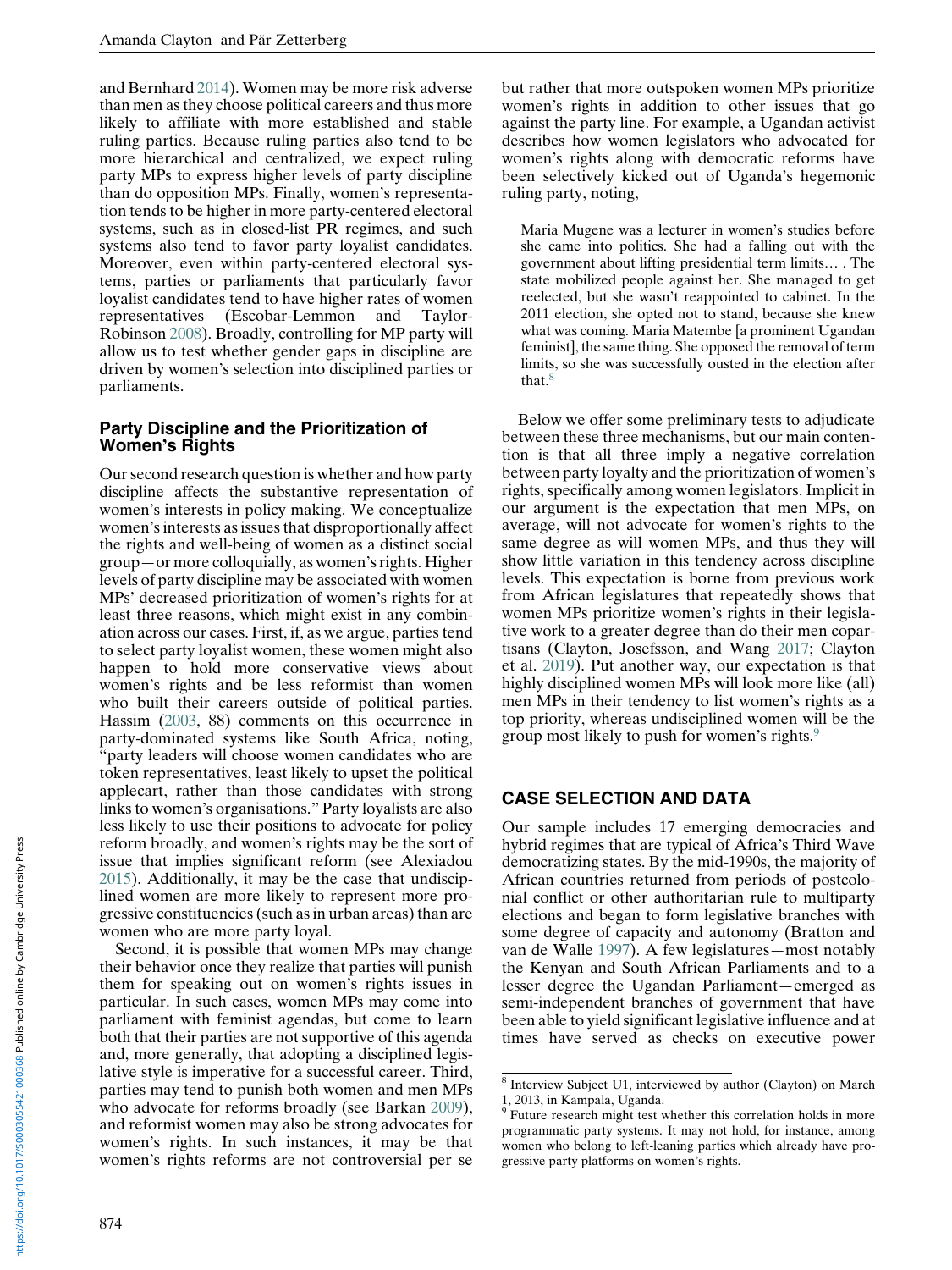<span id="page-6-0"></span>(Barkan [2009;](#page-14-0) Cheeseman [2018](#page-14-0); Opalo [2019](#page-15-0)). The countries included in our sample are representative of states that have successfully transitioned to democratic governance (e.g., Ghana, Botswana), are aspiring democracies (e.g., Kenya, Malawi), or are hybrid regimes that allow active legislatures with relatively free opposition parties (e.g., Nigeria, Tanzania). Our sample includes all of Africa's emerging democracies (excluding small island nations), as well as a majority of its hybrid regimes.<sup>10</sup>

We test the main implications of our theory with survey data collected through the African Legislatures Project (ALP), a research effort initiated by the Center for Social Science Research at the University of Cape Town (see Barkan et al. [2010](#page-14-0)). ALP conducted MP surveys between 2008 and 2011 with a random sample of 50 lower-house MPs in 17 countries. The response rates were very high for elite surveys, averaging 80% across cases. In total, the data include survey responses from 813 MPs in 109 parties, representing 25% of the total population of MPs across the 17 countries. Women MPs are 17.7% of respondents  $(n = 144)$ , similar to the 19.1% of the total parliamentary seats held by women in the 17 cases at the time of the surveys. We report further details on the ALP data collection effort in SI § 2.

We measure party discipline through MPs'responses to six survey questions. Table 1 contains the question wording and original coding, with higher values associated with higher levels of party discipline. MP responses are correlated across the six questions (ranging from  $\rho = 0.11$  to  $\rho = 0.63$ ), and load well onto a single factor (Cornbach's  $\alpha$  = 0.79), and we thus elect to use factor analysis to generate a composite score. Prior to construction of the composite score, component variables are mean-centered and standardized, so the indices have a mean of zero. A simple two-tailed t-test reveals a significant difference in women's and men's self-reported party discipline: men have an average score of -0.056 and women have an average score of 0.262 (see [Table 2,](#page-7-0) difference significant at  $p \le 0.001$ ), a point difference associated with about half of a standard deviation on the composite index. We also find gender differences for each composite variable (five of these are significant at  $p \le 0.05$  or lower, and the sixth is significant at  $p \le 0.10$ , see SI § 3, Table A2).<sup>11</sup>

#### TABLE 1. Coding of Party Discipline

| Question                                                                                                                              | Original response coding                                                                       |
|---------------------------------------------------------------------------------------------------------------------------------------|------------------------------------------------------------------------------------------------|
| How often have the<br>following occurred:<br>1. Your vote differed from<br>the wishes of your<br>political party or you<br>abstained? | $0 =$ Often<br>$1 = Occasionaliv$<br>$2 =$ Once or twice<br>$3 =$ Never                        |
| 2. In general, when you<br>take a position about an<br>issue in the Parliament,<br>which of the following is<br>most important?       | $0 =$ All other responses<br>$1 =$ Views of my party or<br>the views of my party<br>leader     |
| 3. Which of the following<br>statements most<br>accurately describes<br>your personal view?                                           | $0 =$ All other responses<br>$1 =$ Always vote with my<br>party because of party<br>discipline |
| You have told us about<br>yourself, but what would<br>you advise others to do?<br>What should MPs do if<br>there is a conflict with   |                                                                                                |
| 4. The national interest?<br>5. Their personal<br>convictions?                                                                        | $0 =$ Oppose the party<br>position<br>$1 =$ Abstain                                            |
| 6. The views of their<br>constituents?                                                                                                | $2 =$ Support the party<br>position                                                            |

## DESCRIPTIVE GENDER GAPS

[Table 2](#page-7-0) presents descriptive statistics for women and men MPs, including the composite discipline score as well as other postelection characteristics that serve as controls in the multivariate analyses that follow: MP years in office, appointment to a ministerial post, a position in the party leadership, and ruling party membership. We also include two pre-election characteristics: highest level of education (on a nine-level scale from no formal schooling to a postgraduate degree) and whether the MP held a lower political position (e.g., a district or local councilor position) prior to being elected. We calculate the gender gaps for each characteristic and note their statistical significance with standard two-tailed t-tests.

Aside from our dependent variable, party discipline, three other gender gaps are statistically significant at the  $p \leq 0.10$  level or below. The first is previous political experience. Above, we hypothesized that an implication of our argument about gendered pathways to power is

<sup>10</sup> Benin, Botswana, Ghana, Mali, Namibia, and South Africa were all ranked "free" by Freedom House in their 2012 report at the time of MP surveys. The sample also includes 10 of the 19 "partly free" nations listed by Freedom House in 2012 (excluding small island nations): Burkina Faso, Kenya, Lesotho, Malawi, Mozambique, Nigeria, Senegal, Tanzania, Uganda, and Zambia. The sample also includes one authoritarian regime: Zimbabwe. Table A1 (SI § 1) shows the representativeness of the 17 cases compared with average  $\frac{1}{2}$  economic and political indicators across the continent.

As validation exercises to test whether our survey-based measure is capturing variation in MP party discipline, we run two sets of tests. First, we examine whether our results are driven by gender gaps in social desirability bias. Inconsistent with this concern, we find that women are no more likely than are men to report socially desirable responses to other potentially sensitive questions on the survey (see SI § 4). Second, we test whether our measure of party discipline

behaves in expected ways according to other well-established correlates, such as district magnitude. We find robust evidence that it does (see SI § 5).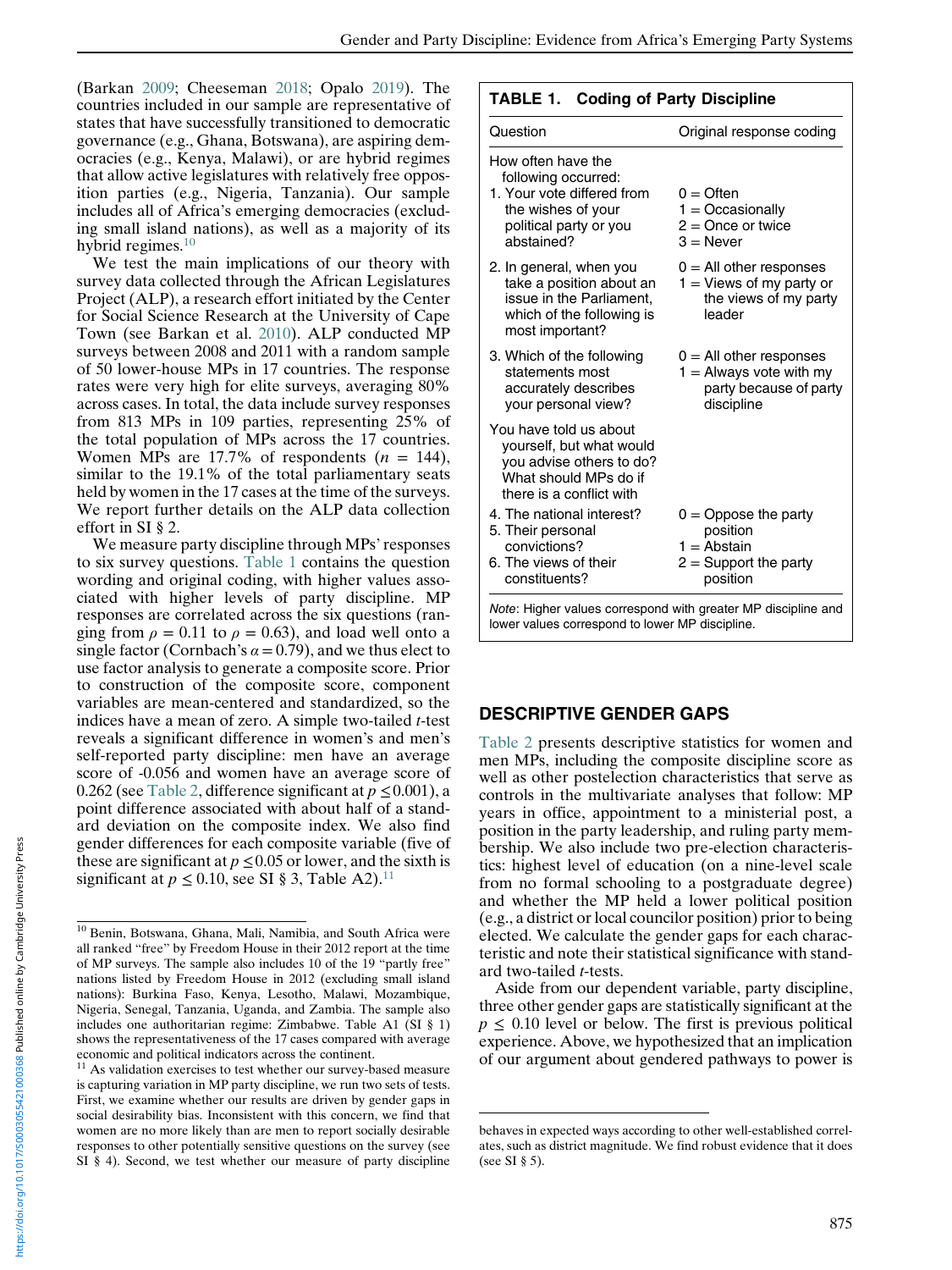<span id="page-7-0"></span>

|                               | Women | Men       | <b>Difference</b>   | t-test  |
|-------------------------------|-------|-----------|---------------------|---------|
|                               | MP    | <b>MP</b> | (SE)                | p-value |
| Party discipline score (DV)   | 0.262 | $-0.056$  | 0.318<br>(0.067)    | < 0.001 |
| % ruling party                | 0.641 | 0.555     | 0.086<br>(0.045)    | 0.057   |
| MP years in office            | 7.225 | 7.234     | $-0.009$<br>(0.482) | 0.986   |
| $%$ minister                  | 0.146 | 0.177     | $-0.031$<br>(0.036) | 0.351   |
| % party leadership position   | 0.528 | 0.525     | 0.003<br>(0.046)    | 0.958   |
| Education (nine levels)       | 5.819 | 6.148     | $-0.329$<br>(0.158) | 0.037   |
| % previous political position | 0.313 | 0.217     | 0.095<br>(0.042)    | 0.024   |

that women more than men will tend to come to higher office from a previous political position. We find support for this implication: 31.3% of women MPs held a lower political post prior to their election, compared with 21.7% of men MPs (difference significant at  $p \le 0.05$ ). We also observe that 56% of men MPs are members of the ruling party, compared with 64% of women MPs (difference significant at  $p \leq 0.10$ ), and, on average, women appear to have slightly less formal education than do men MPs (difference significant at  $p \leq 0.05$ ).<sup>12</sup>

## RESULTS

#### Gender Differences in Party Discipline

We expect that gender differences in party discipline will hold when controlling for other MP characteristics. To test this expectation, we first run a basic OLS model with party fixed effects. The inclusion of these fixed effects allows us to compare gender differences among MPs in the same country and in the same party. $^{13}$ Model 1 in [Table 3](#page-8-0) shows the gender gap in party discipline in this basic comparison. Controlling for party substantially reduces the magnitude of the descriptive gap presented in [Table 1](#page-6-0) (from 0.32 to 0.13 on the composite index), but the difference retains

statistical significance at the  $p \le 0.05$  level. This reduction in effect size supports other empirical work that finds that women select into more disciplined parties and party systems (Escobar-Lemmon and Taylor-Robinson [2008\)](#page-14-0). Yet, importantly, a gender gap remains even among copartisans.

From the baseline fixed-effects model, we also include the MP covariates listed in Table 2 as control variables. The inclusion of these variables does not change the estimated gender difference in party discipline. In Model 2 in [Table 3,](#page-8-0) we observe that women MPs score about 0.12 higher on the composite discipline index, associated with about 0.2 standard deviations on this scale. This represents a persistent small to moderate effect size between men and women copartisans, slightly less than the associated increase in party discipline expressed by ministers compared with backbenchers in the sample.14

#### Validating the Dependent Variable: A Behavioral Measure of Party Discipline

Our measure of party discipline is self-reported, and a potential concern is that these self-reports are not representative of actual MP behavior. To address this concern, we collect new data on one form of MP behavior that is recorded in at least some of our cases during the ALP survey year: MP speech. Expanding on similar work from Clayton, Josefsson, and Wang ([2014;](#page-14-0) [2017](#page-14-0)), we obtained the parliamentary transcripts (Hansards) for five cases in our sample (Ghana, Namibia, Uganda, Zambia, and Zimbabwe) either through debate archives on parliamentary websites or through records obtained by contacting parliamentary librarians (for more details, see SI § 7). We code speech patterns for all 992 parliamentarians across these five

<sup>&</sup>lt;sup>12</sup> Men and women MPs report holding a similar number of party leadership and ministerial positions. Yet, this obscures important variation regarding the portfolio and prestige of these positions, and in general, women tend to be appointed to less prestigious posts within these categories (Krook and O'Brien [2012\)](#page-15-0). As one example from our case study below, in the most recent Namibian parliament, women were 50% of ruling party MPs, and they held 50% of deputy minister positions but only 16% of minister positions.

<sup>&</sup>lt;sup>13</sup> We exclude country fixed effects or any country-level variables, as additively party fixed effects are coterminus with country fixed effects.

<sup>&</sup>lt;sup>14</sup> While not our focus here, SI § 9 offers a preliminary analysis of variation in gender gaps across countries.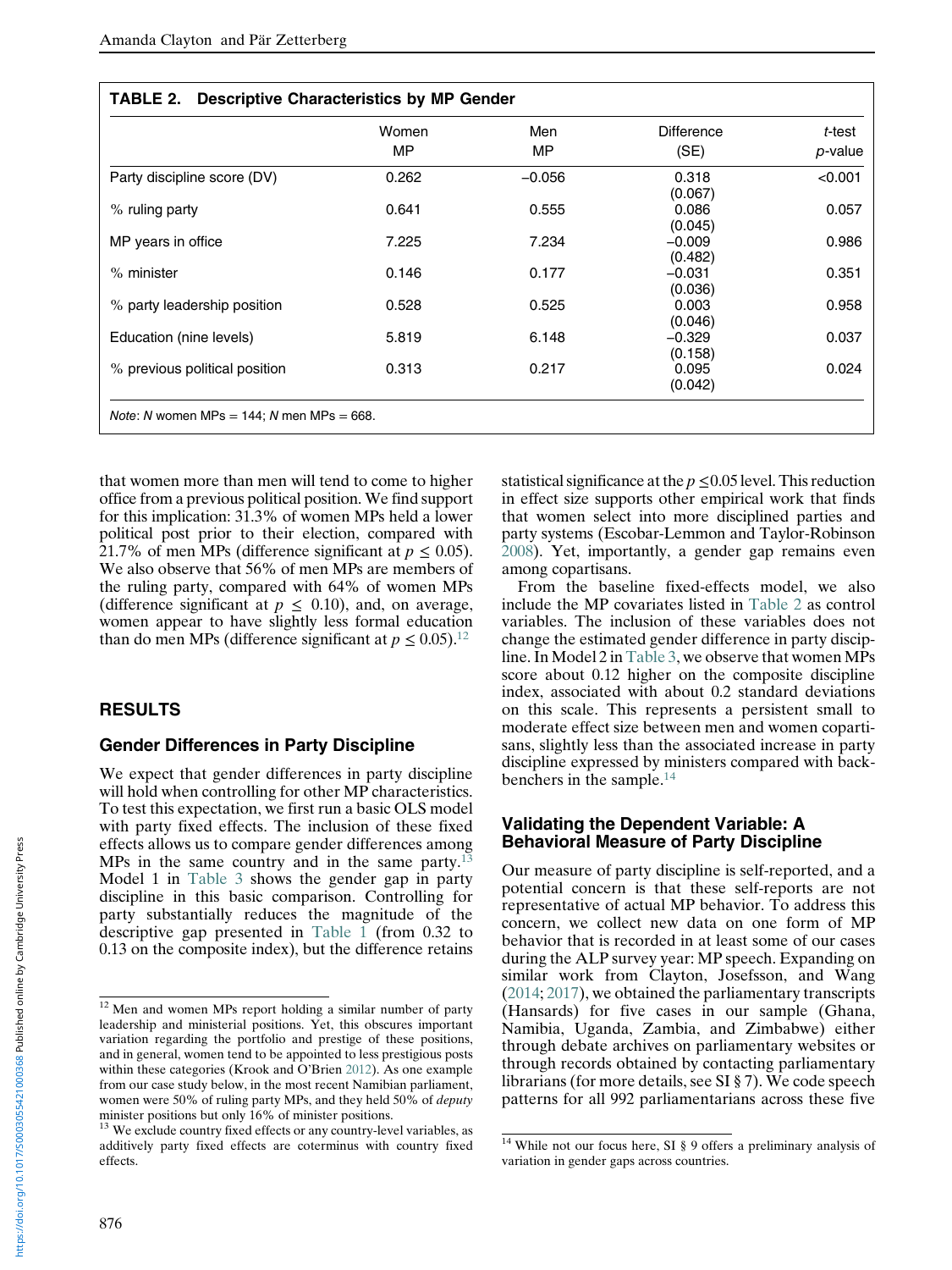<span id="page-8-0"></span>

| <b>TABLE 3. The Relationship between MP</b> |
|---------------------------------------------|
| <b>Gender and Party Discipline</b>          |

|                             | Model 1     | Model 2             |
|-----------------------------|-------------|---------------------|
| (Intercept)                 | $-0.911***$ | $-0.702**$          |
|                             | (0.333)     | (0.346)             |
| Woman                       | $0.129**$   | $0.124**$           |
|                             | (0.058)     | (0.058)             |
| Ruling party                |             | $1.160***$          |
| Years in office             |             | (0.353)<br>$-0.005$ |
|                             |             | (0.004)             |
| Minister                    |             | $0.186***$          |
|                             |             | (0.062)             |
| Party leader                |             | 0.023               |
|                             |             | (0.055)             |
| Education                   |             | $-0.031**$          |
|                             |             | (0.014)             |
| Previous political position |             | $-0.016$            |
|                             |             | (0.052)             |
| Party fixed effects         |             |                     |
| $R^2$                       | 0.471       | 0.481               |
| Adj. $R^2$                  | 0.388       | 0.396               |
| Num. obs.                   | 805         | 805                 |
| Num. of parties             | 109         | 109                 |
| <b>RMSE</b>                 | 0.577       | 0.573               |

legislatures. Although we cannot match speech patterns with the anonymized MPs in our survey, we can examine whether there are gender differences in legislative speech that we theorize should correspond with party discipline. We do this in two ways. First, we expect that more disciplined MPs will contribute less to parliamentary debates, on average. This expectation accords with the many qualitative accounts noted throughout that suggest that loyalist women MPs are relatively silent during plenary debates. More generally, speaking at great length in parliamentary debates is a way for MPs to represent various party factions or to bring new issues up for debate that have not been sanctioned by party leaders (on the Namibian case, see, e.g., Tjirera and Hopwood [2007](#page-15-0)).

In all five cases, we find that women MPs speak less during plenary debates than do their men copartisans (see Figure A1, SI § 7). To allow for comparison across cases, we standardize the number of words spoken during all plenary debates (excluding official ministerial statements) during the ALP survey year. Standardized scores thus represent within-country standard deviations from the mean. Across countries, on average, we find that women speak about 0.2 standard deviations less than their men copartisans. In a basic OLS regression with party fixed effects, the coefficient for MP gender is significant at the  $p \le 0.05$  level (see Table A7, SI § 7).

As a second and perhaps more direct test, we measure how many times each MP references his or her own party during speech making as a percentage of the total words he or she speaks. We skimmed the Hansards in

the five countries to get a sense of how MPs refer to their parties. This is usually done as a form of praise (e.g., in Namibia: "The SWAPO Party Government has shown its steadfastness in fulfilling the expressed needs of our people") or in reference to a particular party policy (e.g., in Uganda: "When the NRM Government came to power, it took up a policy of declaring HIV/AIDS as a pandemic for the country", see SI § 7 for more textual examples). We find that conditional on speaking, women MPs make reference to their parties 40% more frequently than do their men copartisans (0.035% vs. 0.025% of total words spoken). In an OLS regression with party fixed effects, the coefficient for MP gender is significant at the  $p \leq 0.05$  level (see Table A8, SI § 7). Together these findings indicate both that women MPs speak less than do men MPs, on average and that, when they do speak, women emphasize their positions as party members more so than do men. These gender differences in MP behavior give us increased confidence in our self-reported measure and in our main finding: women tend to express higher levels of party discipline than their men copartisans in Africa's emerging party systems.

#### Evidence of Mechanisms

In order to better understand why women MPs are more disciplined than their men copartisans, we examine whether there is evidence consistent with our two proposed causal mechanisms: gendered candidate selection patterns and gendered expectations of legislative behavior. Related to the former, recall that above we found that women are more likely than are men to have prior political experience before entering higher office (see [Table 2\)](#page-7-0). Here, we also test whether previous political experience is a stronger predictor of party discipline for women than it is for men. We find some evidence that it is. In a model that regresses the discipline scores on our standard set of controls, party fixed effects, and an interaction between MP gender and previous political experience, we find that the interaction term is statistically significant at the  $p \le 0.10$  level (see Table A5 and Figure A1, SI § 6). In sum, we find evidence consistent with both corollary implications associated with the candidate selection argument: women are more likely to come to higher office with previous political experience and political experience serves to reinforce party discipline to a greater degree among women than among men.

We also test one implication consistent with the role congruity mechanism. Using the Hansard data, we examine whether legislative speech is positively correlated with reelection for men, while negatively associated with reelection for women. We find some descriptive evidence in support of this claim. For men MPs, speech making is positively and significantly correlated with reelection ( $\rho = 0.12$ ;  $p \le 0.01$ ), whereas there is a negative (albeit insignificant) correlation among women ( $\rho =$  $-0.05$ ;  $p = 0.549$ ). [Figure 1](#page-9-0) plots the predicted probabilities from a basic logistic regression that regresses the likelihood of reelection on MP gender, the withincountry standardized score of legislative speech, an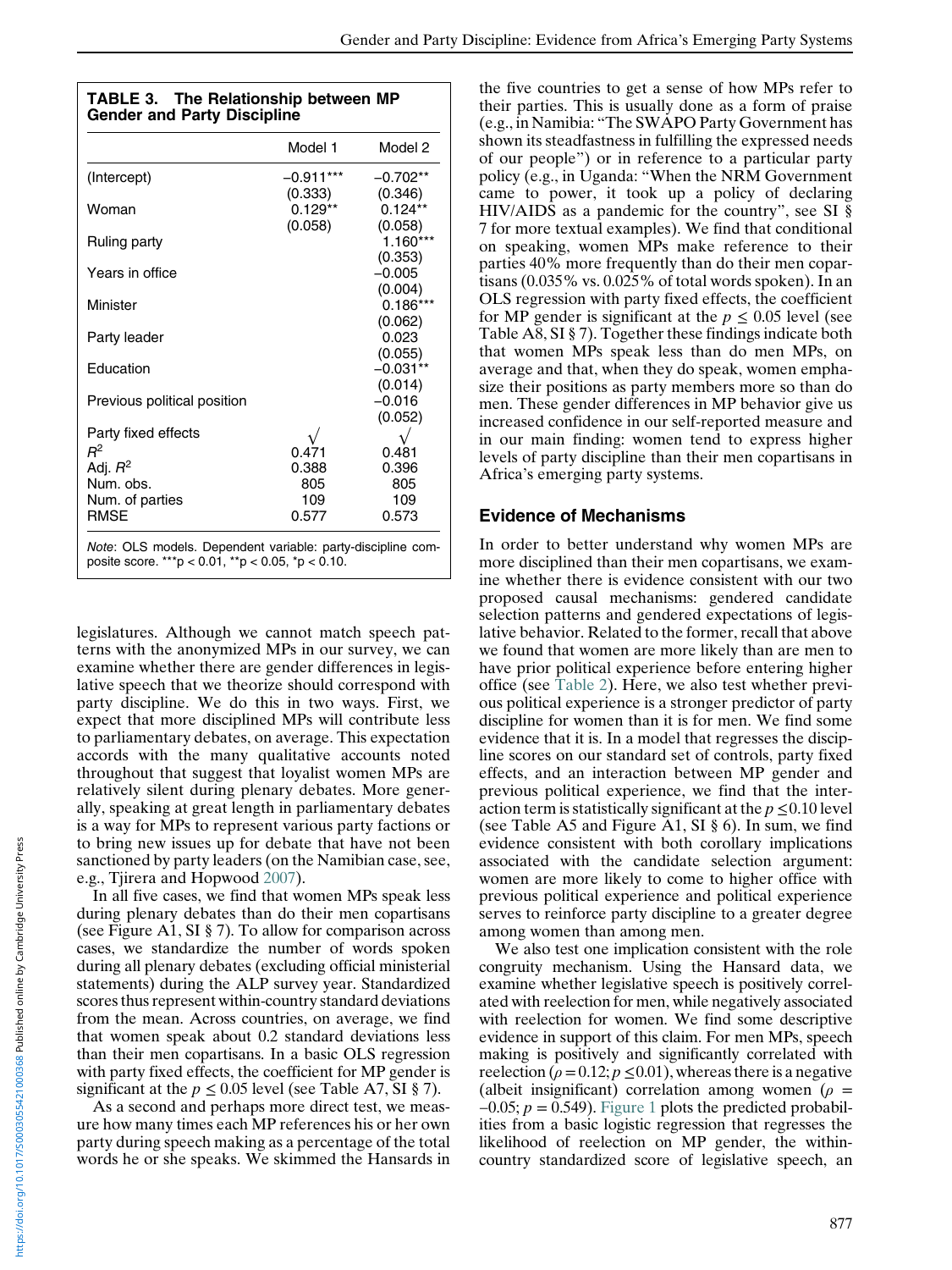<span id="page-9-0"></span>

interaction between gender and speech, and party fixed effects. The interaction term is at the threshold of traditional statistical significance levels, likely in part due to the limited number of women MPs who speak at great length during plenary debates ( $p = 0.11$ ; see Table A9 in SI § 8). Finally, we note that the general finding that women speak less than do men during parliamentary debates across all five cases may itself be an additional implication of this mechanism, as previous work suggests that women participate less in deliberative settings because of gendered expectations about proper behavior (Karpowitz and Mendelberg [2014\)](#page-14-0). We thus treat the evidence associated with the role congruity mechanism as suggestive, yet tentative.

## Party Discipline and Women's Rights

Our second research question concerns how observed differences in party discipline are related to the likelihood that women MPs will prioritize women's rights in their legislative agendas. To do this, we use a linear probability model to assess the likelihood that MPs will list women's rights as a top government priority. The dependent variable is constructed from responses to an ALP survey question, which asks MPs, "In your opinion, what are the three most important problems facing this country that government should address?" Whereas issues such as the economy, public health, and poverty are generally more salient to both women and men than women's rights, important gender differences do emerge: 10% of women MPs raised women's rights as

one the top three most important issues, while less than 1% of men MPs did so (also see Clayton et al. [2019](#page-14-0)).

To assess the likelihood that women and men with varying levels of party discipline will prioritize women's rights in their legislative work, we regress whether the MP listed women's rights as a top government priority on the MP characteristics listed in [Table 2,](#page-7-0) including party discipline, as well as party fixed effects. We continue to see a strong and significant tendency for women MPs to prioritize women's rights to a greater degree than their men copartisans when controlling for other MP covariates (see Model 1 of Table A16, SI § 12). Next, we interact MP gender with the party discipline index. Here we see a strong negative interaction (significant at  $p \le 0.001$ ; see Model 2 of Table A16, SI § 12). Women MPs with higher levels of party discipline are much less likely to list women's rights as a top government priority than less disciplined women, whereas men, for their part, are unmoved. [Figure 2](#page-10-0) illustrates this finding by plotting predicted values for both men and women MPs across the range of discipline scores. Consistent with our expectations, we see that disciplined women behave more like men MPs on this issue and that it is undisciplined women in particular who most strongly prioritize women's rights in their legislative work.

We theorize that women's rights are associated with political independence because they often imply fundamentally challenging institutions that uphold patriarchal power or are associated with other broadly reformist attitudes. As a robustness check, we further probe whether women's rights are indeed a distinct type of issue by testing how varying levels of party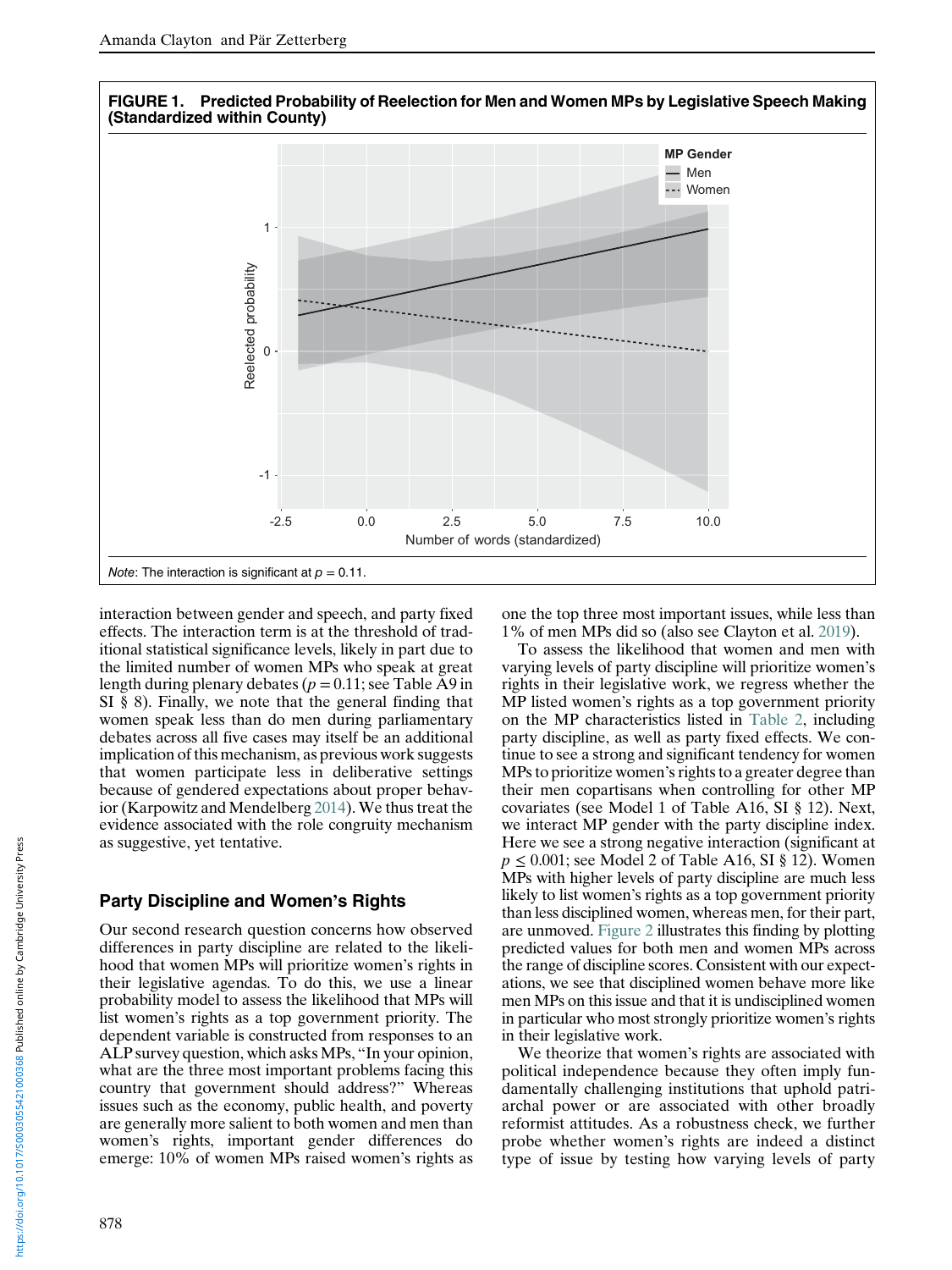<span id="page-10-0"></span>

discipline are associated with the prioritization of two placebo issues for which we also observe significant gender gaps: health care and poverty. Women MPs tend to prioritize both of these issues more often than do their men counterparts (see Clayton et al. [2019\)](#page-14-0). Unlike women's rights, however, we do not observe any differences between more or less disciplined women on these two issues (see Table A19 and Figures A5 and A6, SI § 13). It appears that the prioritization of women's rights, in particular, is associated with party rebellion among women MPs.

Finally, while it is beyond the scope of this paper to extensively test why women with higher levels of party discipline are less likely to list women's rights as a top priority, we offer a basic test of implications that arise from the mechanisms we theorized above. If it is the case that women legislators become both more disciplined and less likely to prioritize women's rights over time or that parties selectively kick out outspoken feminist women, then we should observe that women who have been in office longer are both more disciplined and less likely to prioritize women's rights than are more recently elected women. To test this, we run two models that respectively regress women's rights prioritization and party discipline on our standard set of MP covariates including party fixed effects (see Figure A4 and Table A18 in SI § 12). The interaction term (*MP gender*  $\times$ years in office) is not significant in either model. Moreover, the years in office coefficient is negative in the party discipline model and positive in the women's rights model, suggesting that, if anything, women who have spent more time in office are less disciplined and more likely to list women's rights as a top priority than are

more-recently elected women. Although very tentative, these results suggest that disciplined and undisciplined women come into parliament with different preferences about women's rights. This finding is consistent with the rich case-based literature that suggests that earlier cohorts of women MPs (particularly in postconflict settings) were both less disciplined and more likely to be outspoken feminists than were more recent cohorts of women MPs in African legislatures (Goetz and Hassim [2003](#page-14-0); Tripp [2015;](#page-15-0) Walsh [2012\)](#page-15-0).

## AN ILLUSTRATIVE CASE: THE NAMIBIAN NATIONAL ASSEMBLY

To illustrate our main findings and further interrogate our proposed causal mechanisms, we supplement our quantitative results with a qualitative case study of the Namibian Parliament. Our analysis is based on over 20 elite interviews with MPs, parliamentary staff, members of civil society organizations (CSOs), and women's rights activists conducted in late 2012 and summer 2017, as well as participant observation through an author's (Clayton's) affiliation with a prominent gender CSO in Windhoek, Namibia for five months during the 2012 field visit.

Namibia is a typical case in our sample of countries. It is an emerging but weak democracy with a longstanding hegemonic party. The country holds elections for its lower parliamentary house, the National Assembly, through a closed-list PR system with one nationwide list. Members of Namibia's ruling party, Swapo, currently hold 63 of the 96 elected seats, and opposition parties are weak and fractionalized. At the behest of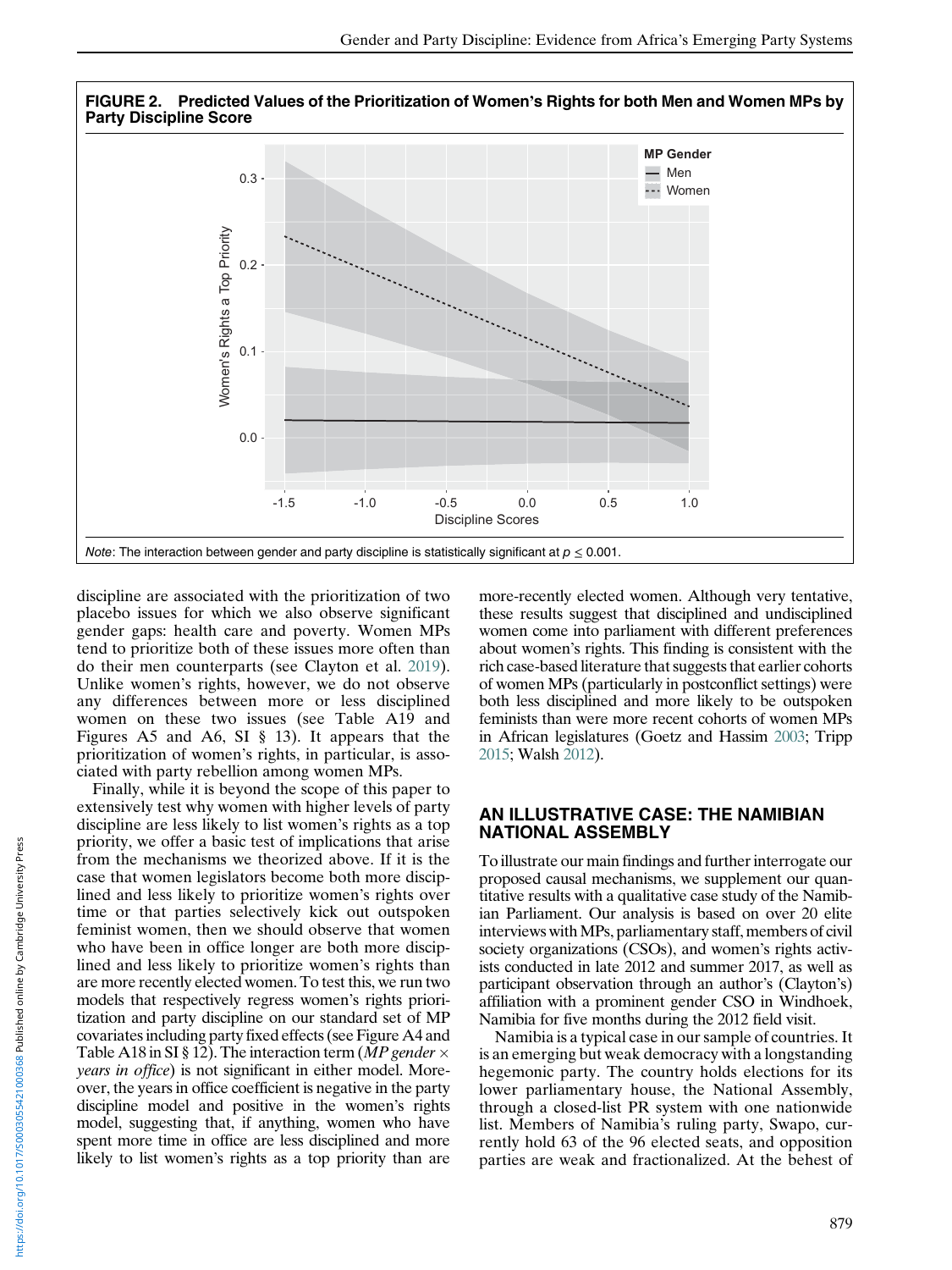the Swapo party president, in July 2013, the party formally amended its party constitution to require a "zebra list" gender quota with men's and women's names listed in alternate order on its candidate list for the National Assembly. The quota was applied for the first time in the 2014 elections, and women's representation jumped from 23.6% to 46.2% the following electoral term. With a near parity lower house, Namibia joined several other African nations as a world leader in women's legislative representation.

Like other closed-list PR systems with high district magnitude, in the Namibian National Assembly a candidate's fate is entirely reliant on where she is placed on the party's list. While allegiance to party leadership affects both men and women MPs, our interviews suggest that women are particularly constrained through the two channels that we theorize above: (1) women must navigate gendered candidate selection procedures, making them more likely to be party loyalists, and (2) women are expected to conform to traditional gender roles once in parliament, including avoiding what might be perceived as assertive behavior. Finally, we find abundant evidence that expectations of party discipline constrain women's ability to push for women's rights reforms in parliament.

Because candidate selection in Namibia is highly centralized and district magnitude is high, the case is well suited for understanding the role of party gatekeepers in gendered patterns of candidate selection and recruitment.15 Historically, Namibian women have had few pathways to legislative office available to them. The Swapo Party emerged from the political wing of the chief military organization that fought for independence from apartheid-ruled South Africa. Whereas the country is now on its third postindependence president, this office has always been held by a member of the Swapo "old guard," men who fought in the initial liberation struggle. This old guard continues to dominate the party's leadership. Of the ministers appointed between independence in 1990 and 2015, over half (56%) were former exiled liberation fighters (Melber, Kromrey, and Welz [2016,](#page-15-0) Table 3).16 Consistent with theories on the role of homosocial capital in candidate selection, men's dominance in the Swapo Party leadership means that there are fewer political career paths open to women party members. One civil society leader notes how this allows men MPs more latitude to depart from the party line:

Women are more [likely to be] party hacks because it's harder for them to succeed in the party… . It is the men who are powerful in the party. So [they] have the confidence that their positions are safe [and] they are prepared to sometimes say something that is outside the party

chapter-and-verse because they know they are secure in their positions. $17$ 

Above we theorized that because women are often outside of male-dominated party networks, one way that women can advance in their parties is through their fealty to party leaders. On this point, a gender scholar at the University of Namibia recounted how women MPs often adopt strategies to align themselves with this influential cadre of male elites:

It is not a dumb strategy. It is just a strategy where she realizes that the men know how the system functions. [She thinks] it is good for me to align myself with men if I want my agenda to move forward.<sup>1</sup>

A second theme that emerges from our interviews relates specifically to role congruity theory. Many interviewees noted how patriarchal attitudes still dominate Namibian politics and set expectations for the type of behavior that is acceptable from women parliamentarians. When asked to speculate why she thought women spoke less than men in parliamentary debates, a former Swapo MP replied,

You have to go through a party… . And how do women belong? For so long they were told not to participate… . Men see themselves as leaders of this country and that has taken away the ability of women to speak out and to be different.<sup>19</sup>

Swapo's new gender quota seems to have only exacerbated gendered expectations about proper behavior. As one parliamentary staffer noted (emphasis added),

Because of the change in the [Swapo Party] constitution to accommodate more women MPs, the MPs think they are only there because of the party. If they turn to work against the party, then their job is on the line. That is the fear. Most of them are very quiet and they are just there for voting in the house. The quota did not change it… . Women don't want to be seen as disruptive, rocking the boat. $20$ 

Finally, the Namibian case lends insight to our finding that women MPs with higher levels of party discipline are less likely to list women's rights as a top government priority. One consistent theme in our interviews was the sense that prominent women MPs in the ruling party owe their longevity to their unwavering support of the party's policies. One civil society leader recalled how one of the most prominent women in Swapo would publicly tell women's advocacy groups that she held no allegiance to them:

<sup>&</sup>lt;sup>15</sup> We find it likely that our theorizing related to clientelism will be especially pronounced in majoritarian or mixed electoral systems

<sup>(</sup>see, e.g., Beck [2003](#page-14-0): in Senegal's mixed-member system). <sup>16</sup> While women also fought in the liberation struggle and this opened new opportunities for their political participation, particularly in local government (Bauer [2004\)](#page-14-0), the majority of former independence fighters who went into national politics were men.

<sup>17</sup> Interview Subject 5, interviewed by author (Clayton) on December 5, 2012, in Windhoek, Namibia.

 $18$  Interview Subject 6, interviewed by author (Clayton) on December 10, 2012, in Windhoek, Namibia.

<sup>19</sup> Interview Subject 7, interviewed by author (Clayton) on December 13, 2012, in Windhoek, Namibia.

<sup>20</sup> Interview Subject 8, interviewed by author (Clayton) on July 4, 2017, in Windhoek, Namibia.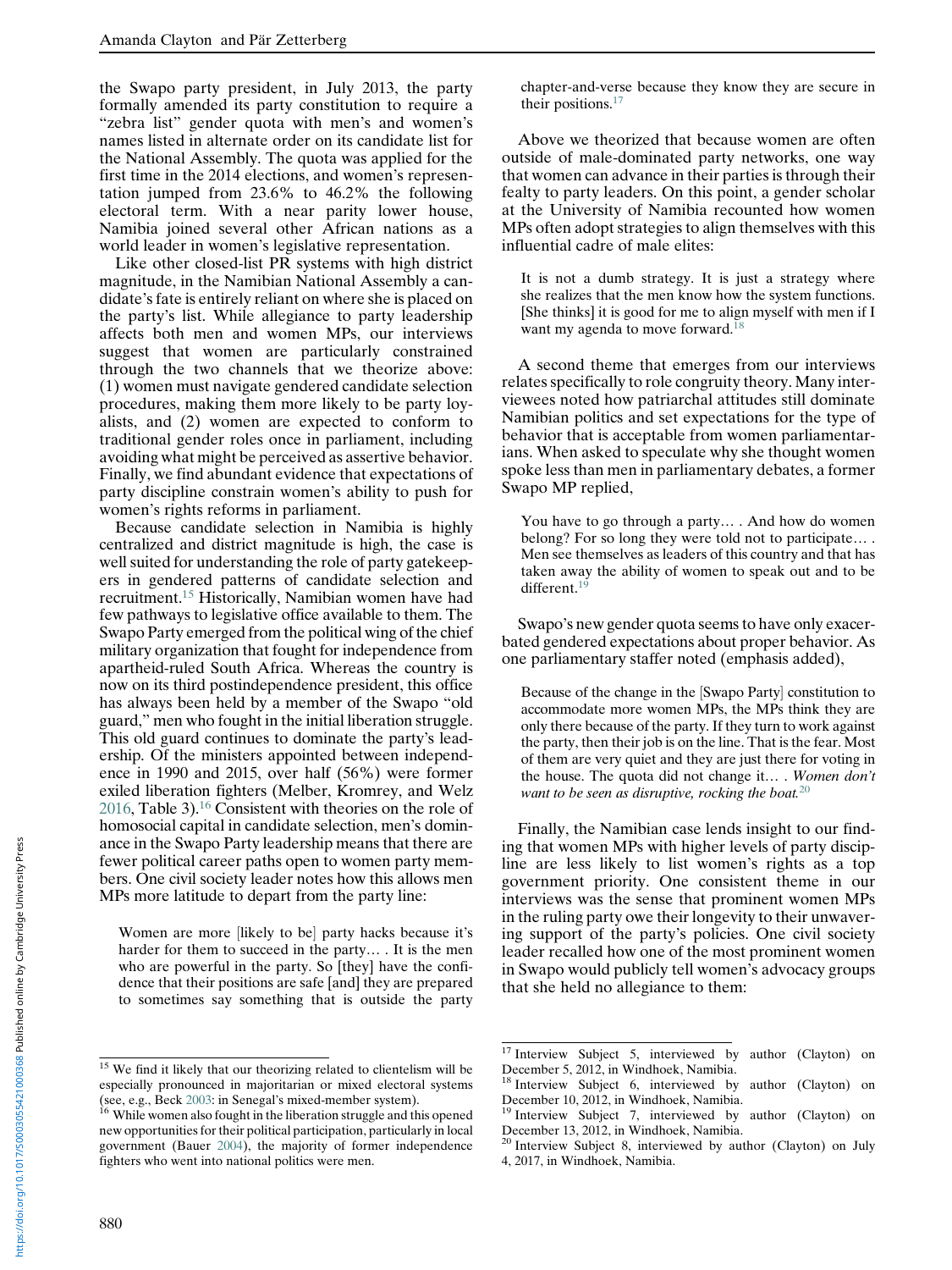We were having a meeting, when [she] said, "People, I am in this position not because I am a woman. I am in this position, because Swapo put me here. And if I have to vote for anything if it is pro-women and anti-Swapo, I'm telling you openly, it is because of Swapo I am here, I will vote for Swapo." She made it clear… . She said if it's good for women and bad for Swapo, she'll vote for Swapo… . And she's done that. Whatever her reasons, she understands the situation.21

This sentiment seems to permeate Swapo rank-andfile women as well. Another interviewee relayed how Swapo women feel pressure to not depart from the party in any way:

Radicalism is something that is not appreciated. The word is still loyalty. You must be loyal… . And that is what we see. A woman will not advocate for a woman's issue if it is not initiated from the leadership of the party. And the leadership of the party is still predominately male.<sup>22</sup>

This sentiment was reinforced by women Swapo members themselves.When asked whether she would support an issue related to women's rights if it was not initiated by her party, a Swapo woman MP and deputy minister answered, "You need to follow the principle of the party. It is not what you want—it is what the party is telling you to do. You cannot go outside the principle of the party."<sup>23</sup>

In sum, despite having one of the highest rates of women's parliamentary representation in the world, one of the few ways for women to advance in the ruling party is to take on the legislative style of the party loyalist. Once elected, this tendency is exacerbated by gendered expectations about proper behavior, which limits the ability of women MPs to adopt a more assertive legislative style. Finally, a tendency towards party loyalty makes it unlikely that ruling party women will take a strong stance on women's rights issues that are not sanctioned by party elites.

#### PARTY DISCIPLINE AND WOMEN'S REPRESENTATION IN EMERGING PARTY SYSTEMS

Our analyses provide a clear and consistent finding: women exhibit higher levels of party discipline than do their men copartisans. We have theorized that this relationship is the result of gendered pathways to power and of gendered expectations about proper behavior while in office. While we do not exhaustively test which of these mechanisms explains the observed gender gap, we find robust evidence consistent with the former and some (weaker) evidence consistent with latter. Our fieldwork from the Namibian Parliament further suggests that both mechanisms are at play.

Our results have somewhat ambiguous implications for democratic consolidation on the continent. Most work on legislative development in long-standing democracies theorizes that party discipline leads to more cohesive political parties and builds legislative strength (see e.g., Bowler, Farrell, and Katz [1999\)](#page-14-0). Also in African legislatures, we find similar claims. In his volume on legislative power in emerging African democracies, Barkan [\(2009,](#page-14-0) 8) observes that "[W]hen members focus overwhelmingly on constituency service, the legislature exists in name only—a conglomerate of elected representatives from separate constituencies that rarely acts as a whole." In this sense, party discipline might be seen as a marker of legislative development. Commenting on the experience of the Beninese Parliament, Adamolekun and Laleye ([2009](#page-14-0), 116) explicitly make this claim, noting, "The weakness of the party system has contributed significantly to the slow pace of strengthening the legislature in Benin."

Yet, at the same time, high levels of party discipline, particularly by members of the ruling party, may signal a movement away from legislative autonomy if legislators feel excessively beholden to the executive branch (Longman [2006\)](#page-15-0). Indeed, while not our focus here, we observe that average MP party discipline tends to be higher in less democratic cases in our dataset (see SI § 5), suggesting that party discipline is associated with creeping authoritarianism. It may also be the case that party discipline operates differently in strong versus weak legislatures, shoring up democratic consolidation in the former (particularly as expressed by opposition members) and weakening democracy in the latter (particularly as expressed by ruling party members) (see Opalo [2019](#page-15-0)).

We also find evidence that women MPs with high levels of discipline are unlikely to use their parliamentary platforms to push for women's rights in ways that fundamentally challenge party doctrine. Our results thus suggest caution to any expectation that women will necessarily be able to use their new positions in ways that challenge patriarchal institutions, particularly once opportunity structures that may have opened during times of postconflict reconstruction begin to close (see Tripp [2015\)](#page-15-0). However, at the same time, our findings also suggest that women's presence does increase the degree to which legislators prioritize women's rights in the aggregate. Whereas more disciplined women are less likely to list women's rights as a top priority than more independent women, in general women still tend to prioritize women's right more than do men. It is only the most disciplined women that are as unlikely to prioritize women's rights to the same degree that we observe among (all) men. Methodologically, we do not know the counterfactual: what would women's influence be if they entered parliaments similarly unconstrained as men? In such instances, we likely would observe even more fully realized women's rights lobbies in national parliaments.

Our work focuses on one potential form of substantive representation: women MPs who both advocate for women's rights and exert independence from their parties. Yet, women's substantive representation can

<sup>21</sup> Interview Subject 1, interviewed by author (Clayton) on December 13, 2012, in Windhoek, Namibia.

<sup>22</sup> Interview Subject 6, interviewed by author (Clayton) on November 21, 2012, in Windhoek, Namibia.

<sup>23</sup> Interview Subject 4, interviewed by author (Clayton) on November 16, 2012, in Windhoek, Namibia.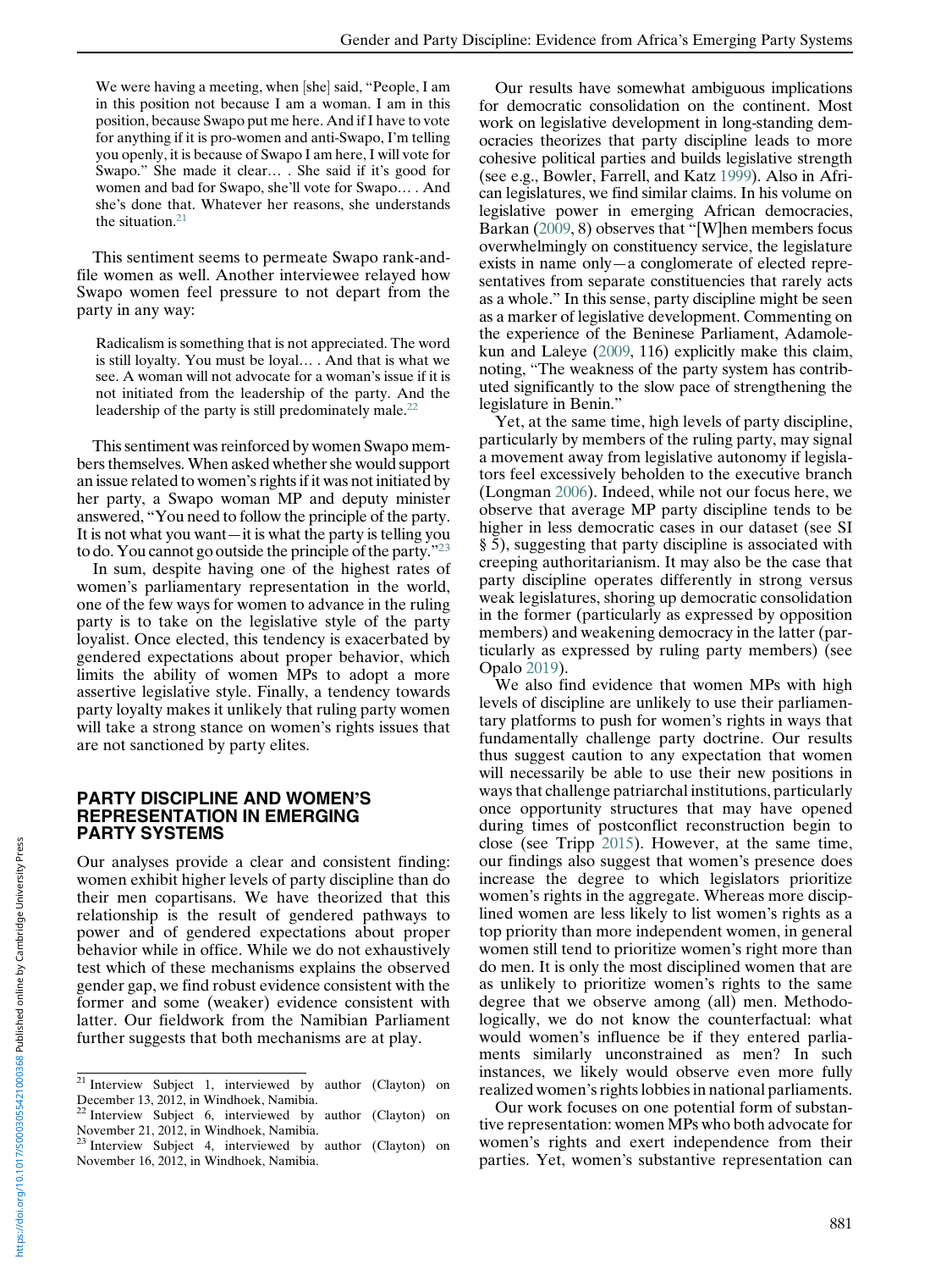take many additional forms (Celis et al. [2008\)](#page-14-0). Perhaps most intuitively, women may try to work within their political parties in order to advocate for the revision of a specific party position. Additionally, women MPs may push for women's rights by putting new issues on the legislative agenda for which their parties do not yet have a fixed position (Greene and O'Brien [2016\)](#page-14-0). In these ways, women can try to shape policy without having to rebel. Additionally, by collaborating across parties through women's parliamentary caucuses, women can advocate for women's rights reforms collectively, which may shield individual women from repercussions instigated by party leaders (Johnson and Josefsson [2016](#page-14-0)).

Our focus has been on women's rights writ large, but within this domain there are many different types of issues. Whereas party loyalist women may be unlikely to push for issues that fundamentally challenge patriarchal power, they may instead advocate for reforms that increase women's welfare while still upholding traditional gender roles. For example, Ugandan women parliamentarians collectively ran a highly visible and effective effort to increase funding for maternal health, whereas legislation that equalizes women's rights in marriage and divorce and on land inheritance have either languished in parliament or been vetoed by the executive branch (Kawamara-Mishambi and Ovonji-Odida [2003;](#page-14-0) Wang [2013](#page-15-0)). Future work might systematically explore the adaptive strategies that women MPs use to substantively represent women's interests in settings where they are constrained by expectations of party discipline.

Our work has many additional extensions. First, an outstanding question of our analysis is how country-level variables, such as electoral systems or the degree of democratic consolidation, condition the emergence and size of gender gaps in party discipline. Consistent with our findings here, most work from established democracies tends to suggest that women are more party loyal than are men but that the size of these gender differences might vary both within and across countries. Such variation may be attributed to the presence of our proposed mechanisms across cases. For instance, the role of homosocial capital in gendered recruitment patterns and gendered expectations about parliamentary behavior likely exist to some degree across parliaments, while the degree of clientelism in organizing political competition is likely more variable. A second and related extension is to better understand predictors of rebellion among women MPs. Not all women are more party loyal than men, and further analysis may shed light on why and when some women choose to rebel. By exploring these questions, it is possible to build a comparative research agenda on gender differences in party discipline and, more broadly, to better understand the gendered nature of legislative institutions.

# SUPPLEMENTARY MATERIALS

To view supplementary material for this article, please visit [http://dx.doi.org/10.1017/S0003055421000368.](http://dx.doi.org/10.1017/S0003055421000368)

# DATA AVAILABILITY STATEMENT

Replication files are openly available at the American Political Science Review Dataverse: [https://doi.](https://doi.org/10.7910/DVN/WQ1R5X) [org/10.7910/DVN/WQ1R5X.](https://doi.org/10.7910/DVN/WQ1R5X)

# ACKNOWLEDGMENTS

The authors are especially grateful to Robert Mattes and Shaheen Mozaffar for encouraging us to use the ALP data to examine gender differences in legislative behavior. We also thank Juan Manuel Pérez for exceptional research assistance. For invaluable feedback on the project, we thank panel participants at the 2017 APSA Conference, the 2019 European Conference on Politics and Gender (ECPG), and the Political Parties in Africa Conference, as well as seminar participants at Washington University, Oxford University, and the London School of Economics. We also thank Kendall Funk, Tumi Makgetla, Robert Mattes, Mona Morgan-Collins, Malu Gatto, Ana Catalano Weeks, Tessa Ditonto, four anonymous reviewers, and the editors of the American Political Science Review for enormously helpful comments and suggestions. The field research in Namibia would not have been possible without support from the Legal Assistance Centres Gender Research and Advocacy Project in Windhoek, Namibia, and in particular generous support from Dianne Hubbard. In Namibia, we are also grateful for the time and insights from Chippa Tjirera, Rosa Namises, Elma Dienda, Liz Frank, Immaculate Mogotsi, Max Weylandtt, and Nangula Shejavali. Please direct correspondence pertaining to this article to Amanda Clayton: [amanda.clayton@vanderbilt.edu.](mailto:amanda.clayton@vanderbilt.edu)

# FUNDING STATEMENT

Amanda Clayton received support for this research from the American Association of University Women (AAUW) and the Vanderbilt Department of Political Science. Pär Zetterberg received financial support for this research from the Swedish Research Council (no. 201705640). Further information on funding for the ALP survey can be found in the Supporting Information.

# CONFLICTS OF INTEREST

The authors declare no ethical issues or conflicts of interest in this research.

# ETHICAL STANDARDS

The authors declare the human subjects research in this article was reviewed and approved by the University of Washington and certificate numbers are provided in the appendix. The authors affirm that this article adheres to the APSA's Principles and Guidance on Human Subject Research.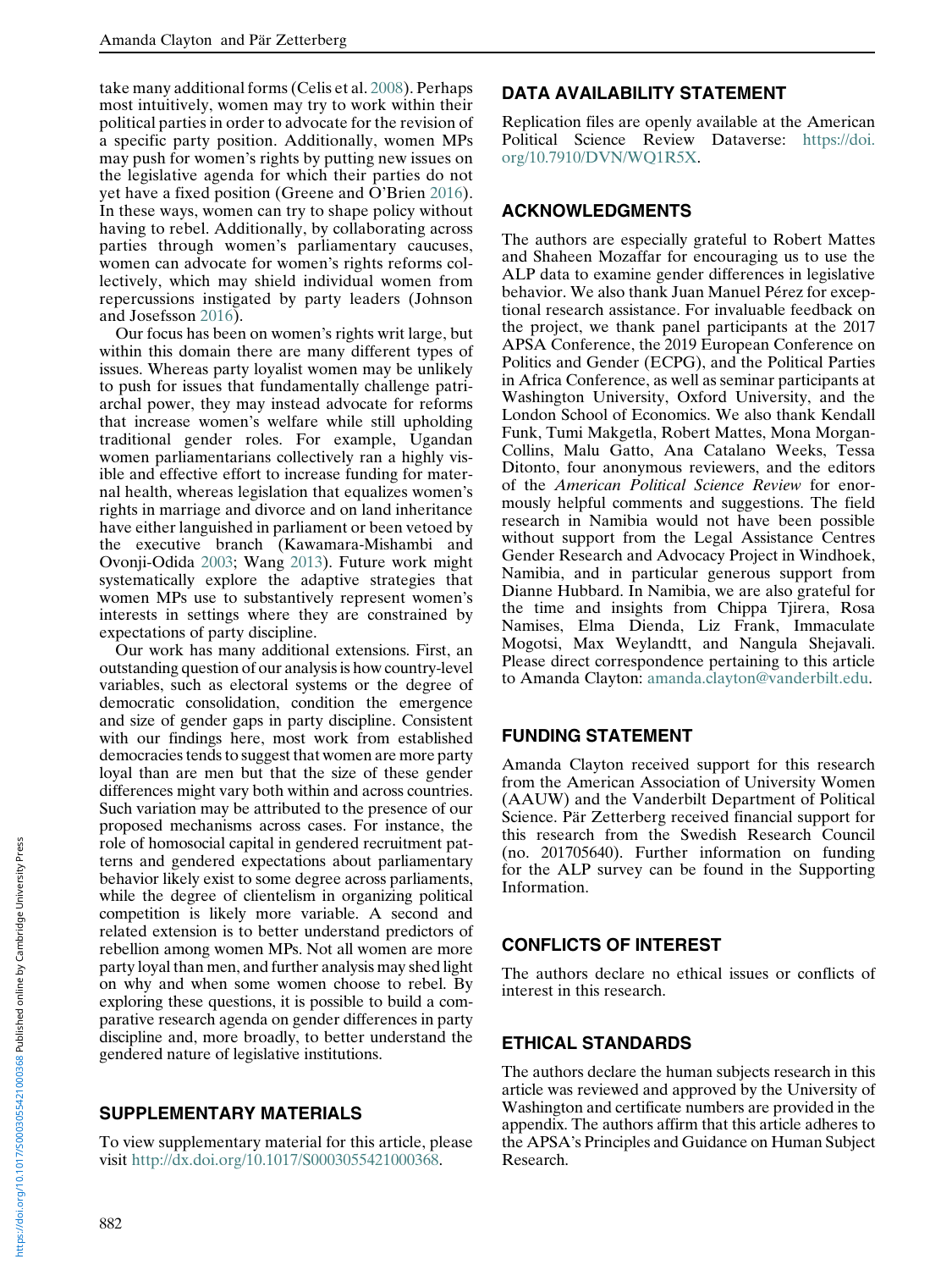# <span id="page-14-0"></span>REFERENCES

- Adamolekun, Ladipo, and Mouftaou Laleye. 2009. "Benin: Legislative Development in Africa's First Democratizer." In Legislative Power in Emerging African Democracies, ed. Joel Barkan, 109–46. Boulder, CO: Lynne Rienner.
- Ahikire, Josephine. 2014. "African Feminism in Context: Reflections on the Legitimation Battles, Victories and Reversals." Feminist Africa 19: 7–23.
- Alexiadou, Despina. 2015. "Ideologues, Partisans, and Loyalists: Cabinet Ministers and Social Welfare Reform in Parliamentary Democracies." Comparative Political Studies 48 (8): 1051–86.
- Arriola, Leonardo R., and Martha C. Johnson. 2014. "Ethnic Politics and Women's Empowerment in Africa: Ministerial Appointments to Executive Cabinets." American Journal of Political Science 58 (2): 495–510.
- Barkan, Joel D. 2009. Legislative Power in Emerging African Democracies. Boulder, CO: Lynne Rienner.
- Barkan, Joel D., and Robert Mattes. 2014. Why CDFs in Africa? Representation vs. Constituency Service. Idaho Falls, ID: Lexington Books.
- Barkan, Joel D., Robert Mattes, Shaheen Mozaffar, and Kimberly Smiddy. 2010. "The African Legislatures Project: First Findings." Centre for Social Science Research. Working Paper No. 277.
- Barnes, Tiffany D. 2016. Gendering Legislative Behavior. Cambridge: Cambridge University Press.
- Bauer, Gretchen. 2004. "The Hand That Stirs the Pot Can Also Run the Country: Electing Women to Parliament in Namibia." The Journal of Modern African Studies 42 (4): 479–509.
- Bauer, Gretchen, and Hannah Evelyn Britton. 2006. Women in African Parliaments. Boulder, CO: Lynne Rienner Publishers.
- Baumann, Markus, Hanna Bäck, and Johan Bo Davidsson. 2019. "Double Standards: The Role of Gender and Intraparty Politics in Swedish Cabinet Appointments." Politics & Gender 15 (4): 882–911.
- Beck, Linda J. 2003. "Democratization and the Hidden Public: The Impact of Patronage Networks on Senegalese Women." Comparative Politics 35 (2): 147–69.
- Benedetto, Giacomo, and Simon Hix. 2007. "The Rejected, the Ejected, and the Dejected: Explaining Government Rebels in the 2001-2005 British House of Commons." Comparative Political Studies 40 (7): 755–81.
- Berry, Marie E., Yolande Bouka, and Marilyn Muthoni Kamuru. 2020. "Implementing Inclusion: Gender Quotas, Inequality, and Backlash in Kenya." Politics & Gender, 1-25. doi:[10.1017/](https://doi.org/10.1017/S1743923X19000886) [S1743923X19000886](https://doi.org/10.1017/S1743923X19000886).
- Bjarnegård, Elin. 2013. Gender, Informal Institutions and Political Recruitment. New York: Springer.
- Bowler, Shaun, David M. Farrell, and Richard S. Katz, eds. 1999. Party Discipline and Parliamentary Government. Columbus: The Ohio State University Press.
- Bratton, Michael, and Nicholas van de Walle. 1997. Democratic Experiments in Africa: Regime Transitions in Comparative Perspective. Cambridge: Cambridge University Press.
- Britton, Hannah. 2010. Women in the South African Parliament: From Resistance to Governance. Champaign: University of Illinois
- Press. Carey, John, and Matthew Shugart. 1995. "Incentives to Cultivate a Personal Vote: A Rank Ordering of Electoral Formulas." Electoral Studies 14 (4): 417–39.
- Celis, Karen, Sarah Childs, Johanna Kantola, and Mona Lena Krook. 2008. "Rethinking Women's Substantive Representation." Representation 44 (2): 99–110.
- Cheeseman, Nic. 2018. Institutions and Democracy in Africa. Cambridge: Cambridge University Press.
- Childs, Sarah, and Mona Lena Krook. 2009. "Analyzing Women's Substantive Representation: From Critical Mass to Critical Actors." Government and Opposition 44 (2): 125–45.
- Clayton, Amanda, Cecilia Josefsson, and Vibeke Wang. 2014. "Present without Presence? Gender, Quotas and Debate Recognition in the Ugandan Parliament." Representation 50 (3): 379–92.
- Clayton, Amanda, Cecilia Josefsson, and Vibeke Wang. 2017. "Quotas and Women's Substantive Representation: Evidence from a Content Analysis of Ugandan Plenary Debates." Politics & Gender 13 (2): 276–304.
- Clayton, Amanda, Cecilia Josefsson, Robert Mattes, and Shaheen Mozaffar. 2019. "In Whose Interest? Gender and Mass–elite Priority Congruence in Sub-Saharan Africa." Comparative Political Studies 52 (1): 69–101.
- Clayton, Amanda, and Pär Zetterberg. 2018. "Quota Shocks: Electoral Gender Quotas and Government Spending Priorities Worldwide." The Journal of Politics 80 (3): 916-32.
- Clayton, Amanda, and Pär Zetterberg. 2021. "Replication data for: Gender and Party Discipline: Evidence from Africa's Emerging Party Systems." Harvard Dataverse. Dataset. [https://](https://doi.org/10.7910/DVN/WQ1R5X) [doi.org/10.7910/DVN/WQ1R5X](https://doi.org/10.7910/DVN/WQ1R5X).
- Cowley, Philip, and Sarah Childs. 2003. "Too Spineless to Rebel? New Labour's Women MPs." British Journal of Political Science 33 (3): 345–65.
- Daby, Mariela. 2021. "The Gender Gap in Political Clientelism: Problem-solving Networks and the Division of Political Work in Argentina." Comparative Political Studies 54 (2): 215–44.
- Dancygier, Rafaela M. 2017. Dilemmas of Inclusion: Muslims in European Politics. Princeton, NJ: Princetion University Press.
- Eagly, Alice H., and Steven J. Karau. 2002. "Role Congruity Theory of Prejudice toward Female Leaders." Psychological Review 109 (3): 573–98.
- Elischer, Sebastian. 2013. Political Parties in Africa: Ethnicity and Party Formation. Cambridge: Cambridge University Press.
- Escobar-Lemmon, Maria, and Michelle M. Taylor-Robinson. 2008. "How Do Candidate Recruitment and Selection Processes Affect the Representation of Women?" In Pathways to Power: Political Recruitment and Candidate Selection in Latin America, eds. Peter Siavelis and Scott Morgenstern, 345–68. University Park: Pennsylvania State University Press.
- Fokum, Violet Yigha, Lotsmart N. Fonjong, and Melinda J. Adams. 2020. "Increasing Women's Representation in the Cameroon Parliament: Do Numbers Really Matter?" Women's Studies International Forum 80: 1–7.
- Franceschet, Susan, Mona Lena Krook, and Jennifer M. Piscopo. 2012. The Impact of Gender Quotas. Oxford: Oxford University Press.
- Goetz, Anne-Marie, and Shireen Hassim. 2003. No Shortcuts to Power: African Women in Politics and Policy Making, Vol. 3. London: Zed Books.
- Greene, Zachary, and Diana Z. O'Brien. 2016. "Diverse Parties, Diverse Agendas? Female Politicians and the Parliamentary Party's Role in Platform Formation." European Journal of Political Research 55 (3): 435–53.
- Hassim, Shireen. 2003. Representation, Participation and Democratic Effectiveness: Feminist Challenges to Representitive Democracy in South Africa. London: Zed Books.
- Heuwieser, Raphael J. 2018. "Submissive Lobby Fodder or Assertive Political Actors? Party Loyalty of Career Politicians in the UK House of Commons, 2005–15." Legislative Studies Quarterly 43 (2): 305–41.
- Hogan, Robert E. 2008. "Sex and the Statehouse: The Effects of Gender on Legislative Roll-call Voting." Social Science Quarterly 89 (4): 955–68.
- Johnson, Niki, and Cecilia Josefsson. 2016. "A New Way of Doing Politics? Cross-party Women's Caucuses as Critical Actors in Uganda and Uruguay." Parliamentary Affairs 69 (4): 845–59.
- Jun, Hae-Won, and Simon Hix. 2010. "Electoral Systems, Political Career Paths and Legislative Behavior: Evidence from South Korea's Mixed-member System." Japanese Journal of Political Science 11 (2): 153–71.
- Kam, Christopher J. 2009. Party Discipline and Parliamentary Politics. Cambridge: Cambridge University Press.
- Karpowitz, Christopher F., and Tali Mendelberg. 2014. The Silent Sex: Gender, Deliberation, and Institutions. Princeton, NJ: Princeton University Press.
- Kawamara-Mishambi, Shelia, and Irene Ovonji-Odida. 2003. "The 'Lost Clause': The Campaign to Advance Women's Property Rights in the Uganda 1998 Land Act." In No Shortcuts to Power: African Women in Politics and Policy Making, eds. Anne Marie Goetz and Shireen Hassim, 160–87. London: Zed Books.
- Kayuni, Happy. 2016. The Gatekeepers: Women Political Participation in Phalombe and Chiradzulu Districts. Bergen, Norway: Chr. Michelsen Institute.
- Kenny, Meryl, and Tania Verge. 2016. "Opening Up the Black Box: Gender and Candidate Selection in a New Era." Government and Opposition 51 (3): 351–69.